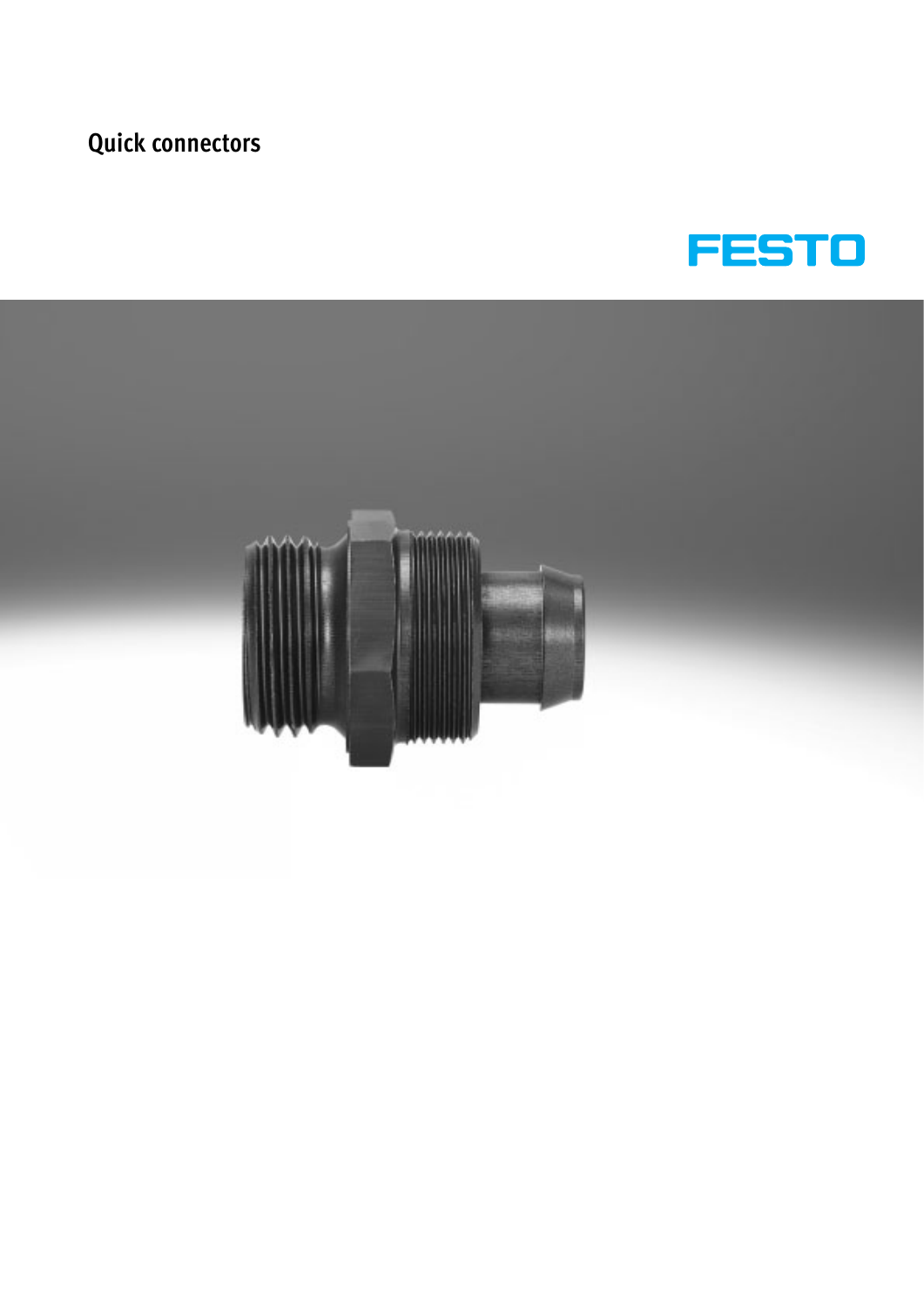Product range overview

| Design          | Design | Type                              | <b>Connection D1</b>                                                                                     |                                            | <b>Tubing</b>          | $\rightarrow$ Page/ |  |
|-----------------|--------|-----------------------------------|----------------------------------------------------------------------------------------------------------|--------------------------------------------|------------------------|---------------------|--|
|                 |        |                                   | <b>M</b> thread                                                                                          | <b>G</b> thread                            | I.D.                   | Internet            |  |
| <b>Straight</b> |        |                                   | Quick connector - Female thread with sealing ring                                                        |                                            |                        |                     |  |
|                 |        | ACK                               |                                                                                                          | $G\frac{1}{8}$                             | 3, 4, 6                | 5                   |  |
|                 |        | Aluminium                         |                                                                                                          | G1/4                                       | 4,6                    |                     |  |
|                 |        | design                            |                                                                                                          | $\mathsf{G}^3\!/\!8$                       | 6, 9                   |                     |  |
|                 |        |                                   |                                                                                                          | G1/2                                       | 13                     |                     |  |
|                 |        |                                   |                                                                                                          |                                            |                        |                     |  |
|                 |        |                                   | Quick connector - Male thread with sealing ring                                                          |                                            |                        |                     |  |
|                 |        | $\overline{\mathsf{CK}}$          | M <sub>5</sub>                                                                                           | $\equiv$                                   | 3,4                    | 6                   |  |
|                 |        | Metal design                      | $\overline{\phantom{0}}$                                                                                 | $G\frac{1}{8}$                             | 3, 4, 6                |                     |  |
|                 |        |                                   |                                                                                                          | G1/4                                       | 4, 6, 9                |                     |  |
|                 |        |                                   |                                                                                                          | $G\frac{3}{8}$                             | 6, 9, 13               |                     |  |
|                 |        |                                   |                                                                                                          | G1/2                                       | 13                     |                     |  |
|                 |        | <b>CK--KU</b>                     | $\equiv$                                                                                                 | $\mathsf{G}^{1}\!/\!\mathsf{s}$            | 3, 4, 6                | $\overline{7}$      |  |
|                 |        | Polymer                           |                                                                                                          | $\mathsf{G}\mathsf{1}\mathsf{/}\mathsf{4}$ | 4, 6, 9                |                     |  |
|                 |        | design                            |                                                                                                          | $G\frac{3}{8}$                             | 6, 9                   |                     |  |
|                 |        | QCK                               | Bulkhead quick connector - Female thread with sealing ring<br>M <sub>5</sub><br>$\overline{\phantom{0}}$ | $\equiv$<br>$\sqrt{61/8}$                  | $PK-3$<br>$PK-4$       | 8                   |  |
|                 |        |                                   |                                                                                                          | G1/4                                       | <b>PK-6</b>            |                     |  |
|                 |        |                                   |                                                                                                          | $G\frac{3}{8}$                             | PK-9                   |                     |  |
|                 |        |                                   |                                                                                                          |                                            |                        |                     |  |
|                 |        | <b>Bulkhead quick connector</b>   |                                                                                                          |                                            |                        |                     |  |
|                 |        | <b>SCK</b><br>Aluminium<br>design | $\overline{\phantom{0}}$                                                                                 | L,                                         | PK-3, PK-4, PK-6, PK-9 | 9                   |  |
|                 |        | SCK--KU                           | $\overline{\phantom{0}}$                                                                                 | $\overline{\phantom{0}}$                   | PK-3, PK-4, PK-6, PK-9 | 9                   |  |
|                 |        | Polymer                           |                                                                                                          |                                            |                        |                     |  |
|                 |        | design                            |                                                                                                          |                                            |                        |                     |  |
|                 |        |                                   | End cap for plastic tube connectors and barbed connectors                                                |                                            |                        |                     |  |
|                 |        | <b>CV-PK</b>                      |                                                                                                          | L,                                         | 3, 4, 6, 9             | 10                  |  |
|                 |        |                                   |                                                                                                          |                                            |                        |                     |  |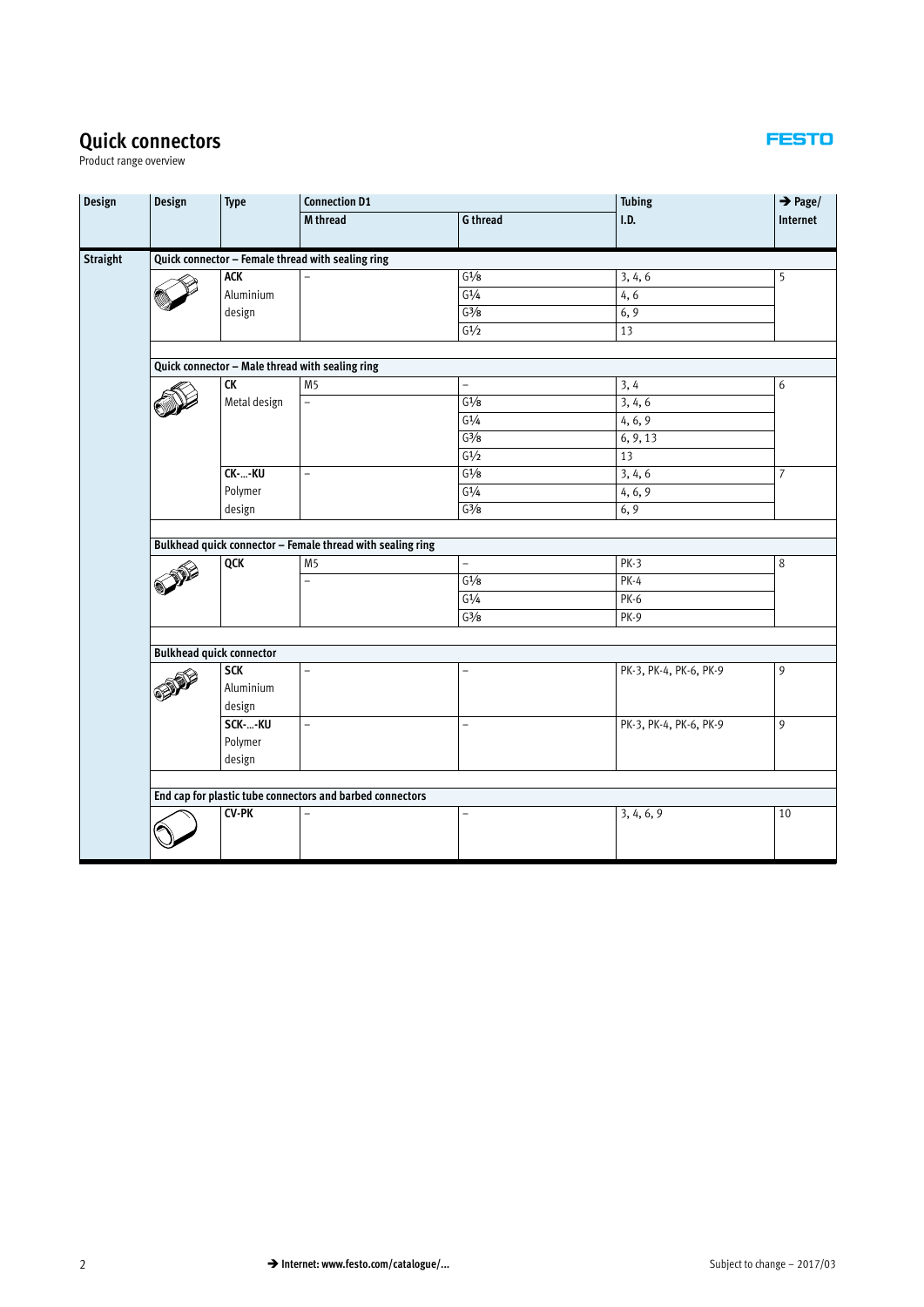Product range overview

| Design  | Design                                                 | <b>Type</b>                     | <b>Connection D1</b> |                          | <b>Tubing</b>                | $\rightarrow$ Page/ |          |  |  |  |  |  |  |
|---------|--------------------------------------------------------|---------------------------------|----------------------|--------------------------|------------------------------|---------------------|----------|--|--|--|--|--|--|
|         |                                                        |                                 | <b>M</b> thread      | R thread                 | <b>G</b> thread              | I.D.                | Internet |  |  |  |  |  |  |
|         |                                                        |                                 |                      |                          |                              |                     |          |  |  |  |  |  |  |
| L-shape | <b>Elbow quick connector</b>                           |                                 |                      |                          |                              |                     |          |  |  |  |  |  |  |
|         |                                                        | GCK--KU                         | $\frac{1}{2}$        | $R\frac{1}{8}$           | $\overline{a}$               | 4, 6                | 11       |  |  |  |  |  |  |
|         | 624                                                    | Polymer                         |                      | $R\frac{1}{4}$           |                              | 4, 6                |          |  |  |  |  |  |  |
|         |                                                        | design                          |                      | $R\frac{3}{8}$           |                              | 6, 9                |          |  |  |  |  |  |  |
|         |                                                        |                                 |                      |                          |                              |                     |          |  |  |  |  |  |  |
|         | Elbow quick connector with 2 sealing rings, orientable |                                 |                      |                          |                              |                     |          |  |  |  |  |  |  |
|         |                                                        | <b>ICK</b>                      | M <sub>5</sub>       | $\equiv$                 | $\equiv$                     | 3,4                 | 12       |  |  |  |  |  |  |
|         |                                                        | Metal design                    | $\equiv$             |                          | $G\frac{1}{8}$               | 3, 4, 6             |          |  |  |  |  |  |  |
|         |                                                        |                                 |                      |                          | G1/4                         | 4, 6, 9             |          |  |  |  |  |  |  |
|         |                                                        |                                 |                      |                          | $G\frac{3}{8}$               | 6, 9, 13            |          |  |  |  |  |  |  |
|         |                                                        |                                 |                      |                          | G1/2                         | 13                  |          |  |  |  |  |  |  |
|         |                                                        | LCK--KU                         | $\bar{\phantom{a}}$  | $\bar{ }$                | $\mathsf{G}1\!/\!\mathsf{s}$ | 4, 6                | 12       |  |  |  |  |  |  |
|         |                                                        | Polymer                         |                      |                          | G1/4                         |                     |          |  |  |  |  |  |  |
|         |                                                        | design                          |                      |                          |                              | 4,6                 |          |  |  |  |  |  |  |
|         |                                                        |                                 |                      |                          |                              |                     |          |  |  |  |  |  |  |
| T-shape | T quick connector with 2 sealing rings, orientable     |                                 |                      |                          |                              |                     |          |  |  |  |  |  |  |
|         |                                                        | <b>TCK</b>                      | M <sub>5</sub>       | $\overline{\phantom{0}}$ | $\overline{\phantom{0}}$     | 3, 4                | 13       |  |  |  |  |  |  |
|         |                                                        | Metal design                    | $\equiv$             |                          | $\mathsf{G}1\!/\!\mathsf{s}$ | 3, 4, 6             |          |  |  |  |  |  |  |
|         |                                                        |                                 |                      |                          | G1/4                         | 4, 6                |          |  |  |  |  |  |  |
|         |                                                        |                                 |                      |                          | $G\frac{3}{8}$               | 6, 9                |          |  |  |  |  |  |  |
|         |                                                        |                                 |                      |                          | G1/2                         | 13                  |          |  |  |  |  |  |  |
|         |                                                        | TCK--KU                         | $\overline{a}$       | $\overline{\phantom{a}}$ | $G\frac{1}{8}$               | 4, 6                | 13       |  |  |  |  |  |  |
|         |                                                        | Polymer                         |                      |                          | G1/4                         | 4, 6                |          |  |  |  |  |  |  |
|         |                                                        | design                          |                      |                          |                              |                     |          |  |  |  |  |  |  |
|         |                                                        |                                 |                      |                          |                              |                     |          |  |  |  |  |  |  |
|         | <b>T-distributor</b>                                   |                                 |                      |                          |                              |                     |          |  |  |  |  |  |  |
|         |                                                        | FCK--KU                         | $\overline{a}$       | L.                       | $\overline{\phantom{0}}$     | 3                   | 14       |  |  |  |  |  |  |
|         | ٩                                                      |                                 |                      |                          |                              | 4                   |          |  |  |  |  |  |  |
|         |                                                        |                                 |                      |                          |                              | 6                   |          |  |  |  |  |  |  |
|         |                                                        |                                 |                      |                          |                              | 9                   |          |  |  |  |  |  |  |
|         |                                                        |                                 |                      |                          |                              |                     |          |  |  |  |  |  |  |
|         |                                                        | Union nut for CK tube connector |                      |                          |                              |                     |          |  |  |  |  |  |  |
|         |                                                        | <b>MCK</b>                      | $\equiv$             | L.                       | $\overline{\phantom{0}}$     | 3, 4, 6, 9, 13      | 15       |  |  |  |  |  |  |
|         |                                                        | Metal design                    |                      |                          |                              |                     |          |  |  |  |  |  |  |
|         |                                                        |                                 |                      |                          |                              |                     |          |  |  |  |  |  |  |
|         |                                                        | MCK--KU                         | $\overline{a}$       | $\equiv$                 | $\overline{\phantom{0}}$     | 3, 4, 6, 9          | 15       |  |  |  |  |  |  |
|         |                                                        | Polymer                         |                      |                          |                              |                     |          |  |  |  |  |  |  |
|         |                                                        | design                          |                      |                          |                              |                     |          |  |  |  |  |  |  |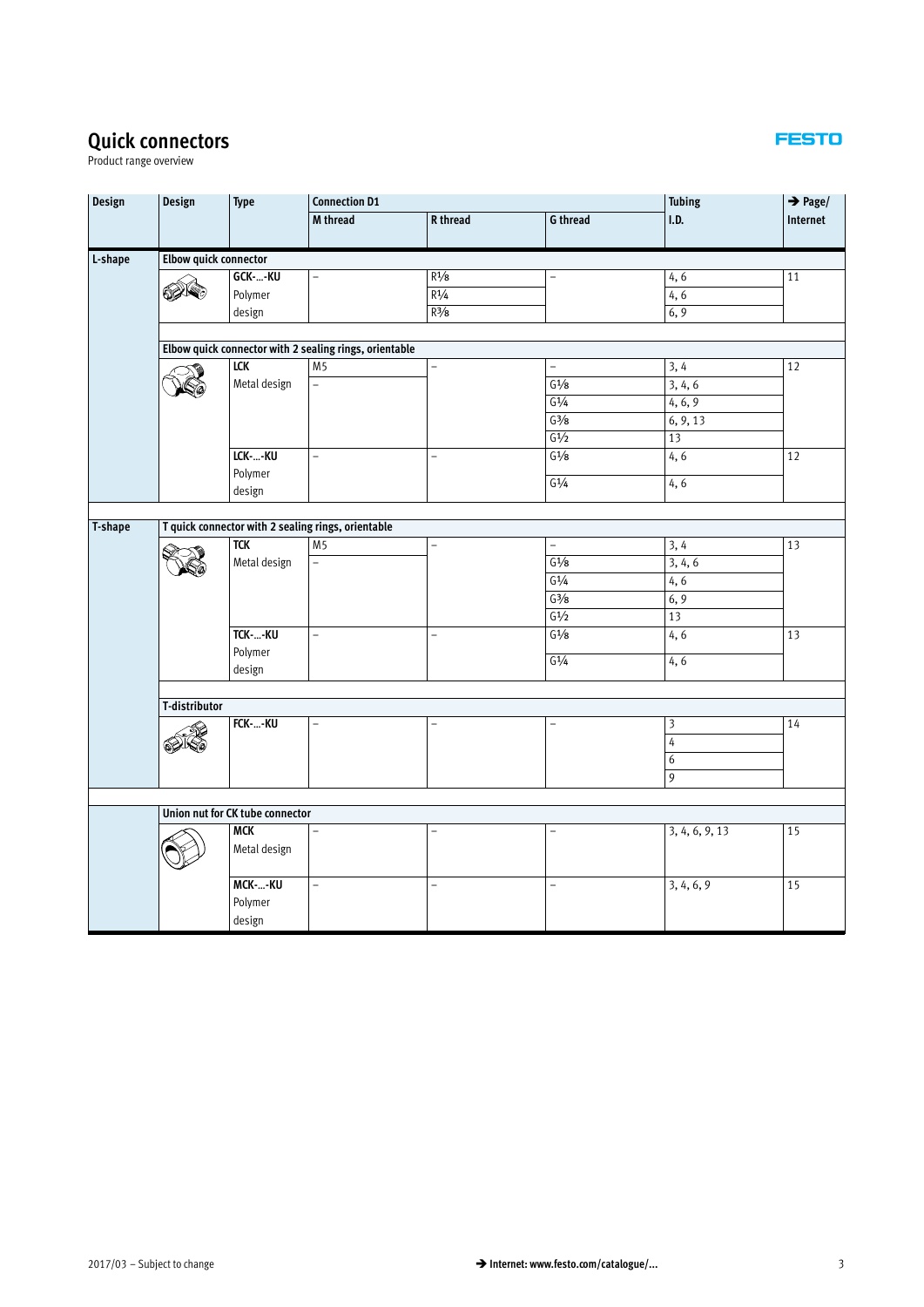Product range overview

| Design      | Design                         | Type                                                 | <b>Connection D1</b>     |                                                  | Tubing I.D.              | $\rightarrow$ Page/ |  |  |  |  |  |
|-------------|--------------------------------|------------------------------------------------------|--------------------------|--------------------------------------------------|--------------------------|---------------------|--|--|--|--|--|
|             |                                |                                                      | M thread                 | <b>G</b> thread                                  |                          | Internet            |  |  |  |  |  |
|             |                                |                                                      |                          |                                                  |                          |                     |  |  |  |  |  |
| Multiple    |                                | Combination hollow bolt VT with ring piece LK        |                          |                                                  |                          |                     |  |  |  |  |  |
| distributor |                                | $VT - 2$                                             | M <sub>5</sub>           | $G\frac{1}{8}$ , $G\frac{1}{4}$ , $G\frac{3}{8}$ | $\overline{\phantom{0}}$ | 16                  |  |  |  |  |  |
|             | <b>COLOR</b><br><b>MAGESCO</b> | for 2 ring pieces                                    |                          |                                                  |                          |                     |  |  |  |  |  |
|             |                                | $VT - 3$                                             | M <sub>5</sub>           | $G\frac{1}{8}$ , $G\frac{1}{4}$ , $G\frac{3}{8}$ | $\overline{\phantom{0}}$ | 16                  |  |  |  |  |  |
|             |                                | for 3 ring                                           |                          |                                                  |                          |                     |  |  |  |  |  |
|             |                                | pieces                                               |                          |                                                  |                          |                     |  |  |  |  |  |
|             |                                | LK                                                   | $\overline{\phantom{0}}$ | $\overline{\phantom{0}}$                         | 3, 4, 6                  | 16                  |  |  |  |  |  |
|             |                                | Metal design                                         |                          |                                                  |                          |                     |  |  |  |  |  |
|             |                                |                                                      |                          |                                                  |                          |                     |  |  |  |  |  |
|             |                                | <b>LK--KU</b>                                        | $\overline{\phantom{0}}$ | $\overline{\phantom{0}}$                         | 4, 6                     | 16                  |  |  |  |  |  |
|             |                                | Polymer                                              |                          |                                                  |                          |                     |  |  |  |  |  |
|             |                                | design                                               |                          |                                                  |                          |                     |  |  |  |  |  |
|             |                                |                                                      |                          |                                                  |                          |                     |  |  |  |  |  |
|             |                                | <b>Combination hollow bolt VT with ring piece TK</b> |                          |                                                  |                          |                     |  |  |  |  |  |
|             |                                | $VT - 2$                                             | M <sub>5</sub>           | $G\frac{1}{8}$ , $G\frac{1}{4}$ , $G\frac{3}{8}$ | $\overline{\phantom{0}}$ | 17                  |  |  |  |  |  |
|             | <b>TACKO</b><br><b>ELLED</b>   | for 2 ring pieces                                    |                          |                                                  |                          |                     |  |  |  |  |  |
|             |                                | $VT - 3$                                             | M <sub>5</sub>           | G1/8, G1/4, G3/8                                 | $\overline{a}$           | 17                  |  |  |  |  |  |
|             |                                | for 3 ring                                           |                          |                                                  |                          |                     |  |  |  |  |  |
|             |                                | pieces                                               |                          |                                                  |                          |                     |  |  |  |  |  |
|             |                                | TK                                                   | $\equiv$                 | $\overline{a}$                                   | 3, 4, 6                  | 17                  |  |  |  |  |  |
|             |                                | Metal design                                         |                          |                                                  |                          |                     |  |  |  |  |  |
|             |                                | <b>TK--KU</b>                                        | $\overline{\phantom{0}}$ | $\overline{\phantom{0}}$                         | 4,6                      | 17                  |  |  |  |  |  |
|             |                                | Polymer                                              |                          |                                                  |                          |                     |  |  |  |  |  |
|             |                                | design                                               |                          |                                                  |                          |                     |  |  |  |  |  |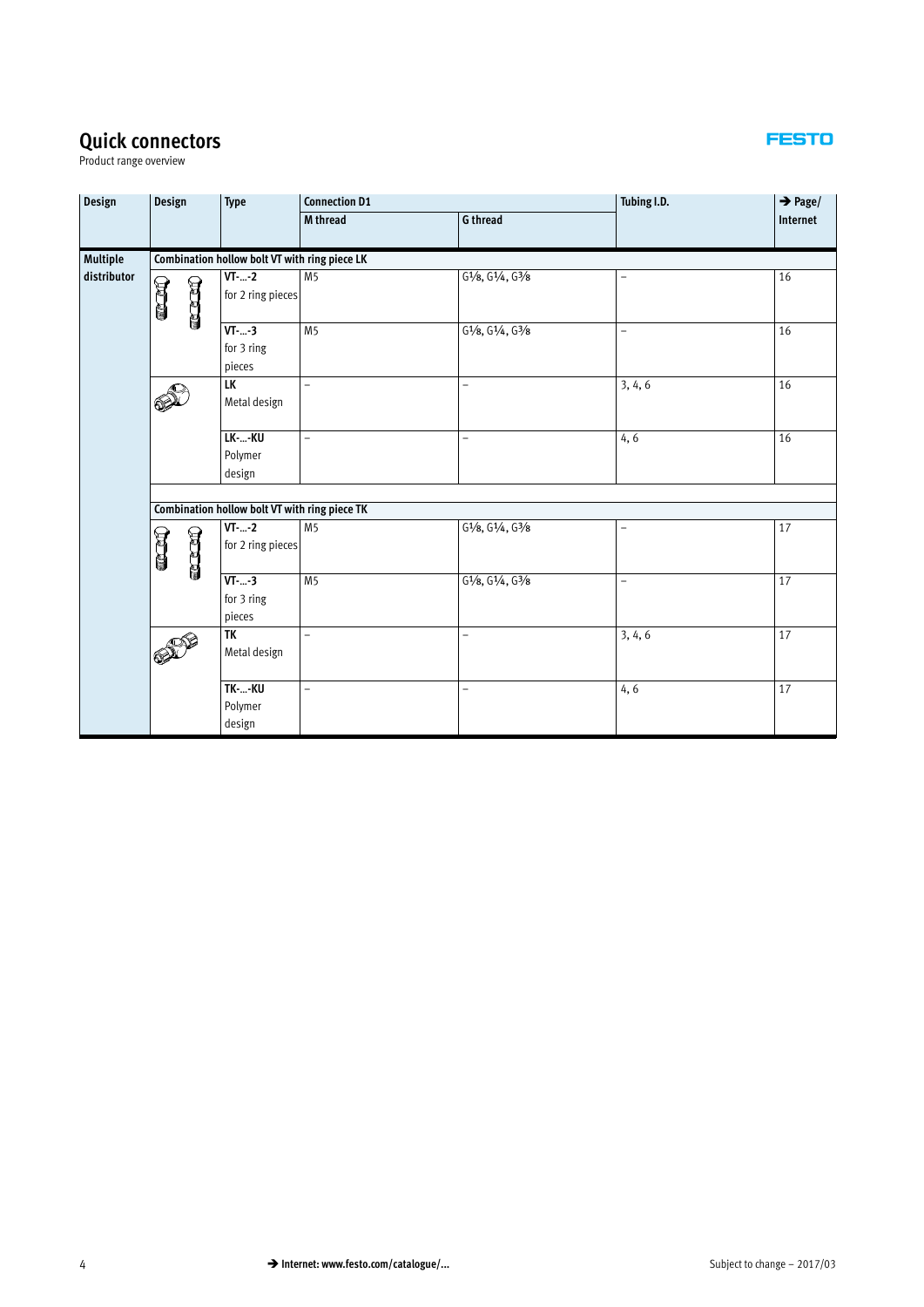# <span id="page-4-0"></span>**Quick connectors ACK**

Technical data

# **Quick connector ACK**

Female thread with sealing ring

Materials: Threaded plug: Aluminium Union nut: Aluminium

Note on materials: RoHS-compliant



| General technical data        |              |  |  |  |  |  |  |
|-------------------------------|--------------|--|--|--|--|--|--|
| Mounting position             | Anv          |  |  |  |  |  |  |
| Type of seal on threaded plug | Sealing ring |  |  |  |  |  |  |

| Operating and environmental conditions |                                                             |  |  |  |  |  |  |  |
|----------------------------------------|-------------------------------------------------------------|--|--|--|--|--|--|--|
| Operating medium                       | Compressed air in accordance with ISO 8573-1:2010 $[7:-:-]$ |  |  |  |  |  |  |  |
|                                        | Water as per manufacturer's declaration at www.festo.com    |  |  |  |  |  |  |  |
| Note on operating/pilot medium         | Operation with lubricated medium possible                   |  |  |  |  |  |  |  |
| Ambient temperature                    | $-10$ +60                                                   |  |  |  |  |  |  |  |
| Corrosion resistance class $CRC1$      |                                                             |  |  |  |  |  |  |  |

1) Corrosion resistance class CRC 2 to Festo standard FN 940070

 $\mathfrak{S}$  2

Moderate corrosion stress. Indoor applications in which condensation may occur. External visible parts with primarily decorative requirements for the surface and which are in direct contact with the ambient atmosphere typical for industrial applications.

#### $\overline{1}$  1 **Ordering data** Pneumatic connection Nominal L1 | L2 |  $\preceq$ C1 |  $\preceq$ C2 | Part No. Type  $|$  PU<sup>1)</sup> Female thread For tubing O.D. For tubing I.D. size D1 [mm] [mm] [mm] Gx 4 – 2.4 23.9 9 13 8 **5664 ACK-**x**-PK-3 10** 6 – 3.4 27 9 13 12 **3714 ACK-**x**-PK-4 10** 8 – 5.3 27 9 13 14 **7842 ACK-**x**-PK-6 10** G¼ 6 – 3.4 30 12 17 12 **3713 ACK-**¼**-PK-4 10** 8 – 5.3 30 12 17 14 **3712 ACK-**¼**-PK-6 10** Gy 8 – 5.3 31 12 19 14 **3711 ACK-**y**-PK-6 10** – 9 8 37.4 15 19 19 **3710 ACK-**y**-PK-9 10** G½ – 13 12 40.2 15 27 24 **4099 ACK-**½**-PK-13 1**

1) Packaging unit quantity

ΣÎ

 $L<sub>2</sub>$ 

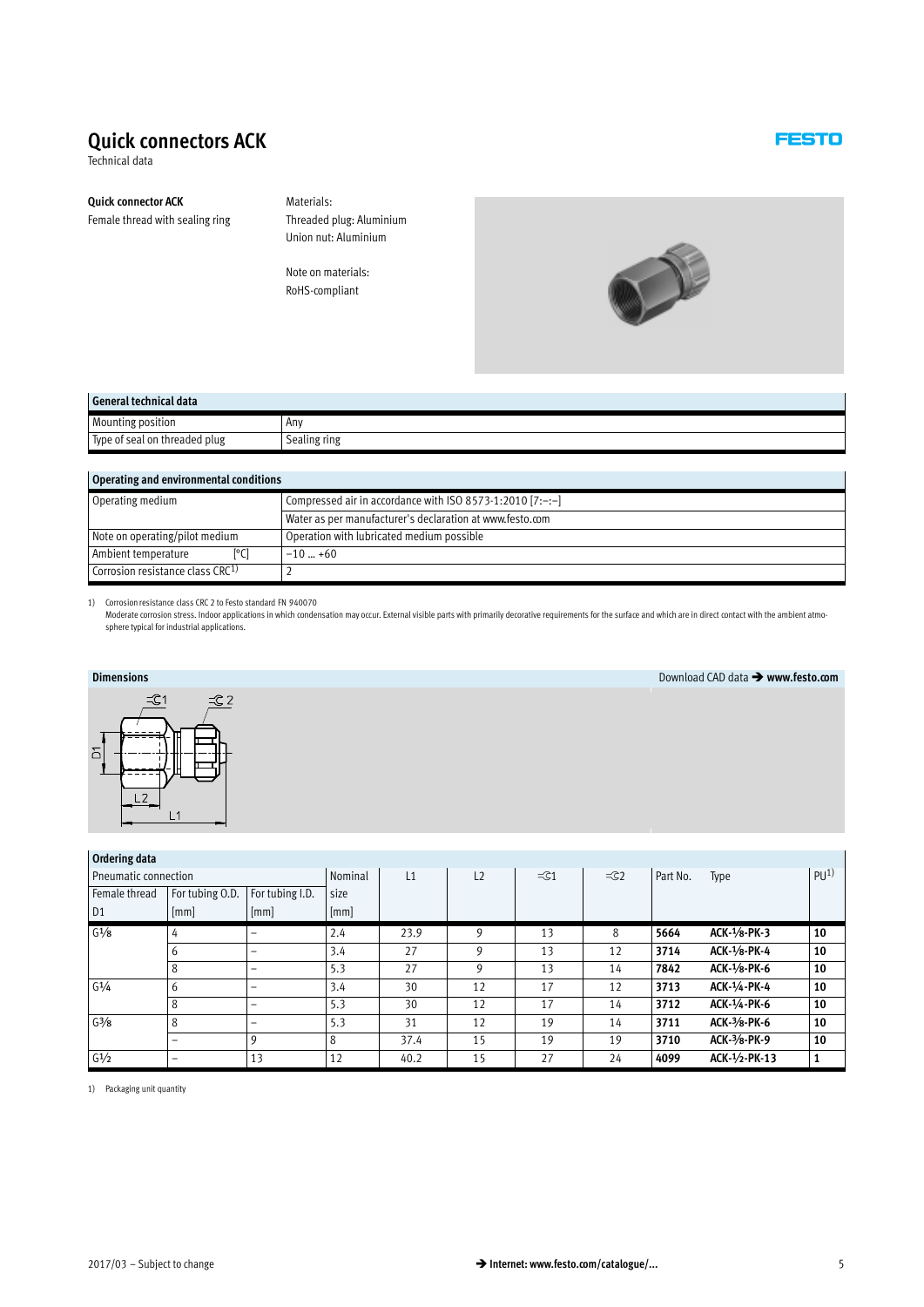<span id="page-5-0"></span>Technical data

#### **Quick connector CK** Metal design Male thread with sealing ring

Materials: Threaded plug M thread: Galvanised steel G thread: Aluminium Union nut: Aluminium

Note on materials: RoHS-compliant



| General technical data        |              |  |  |  |  |  |  |
|-------------------------------|--------------|--|--|--|--|--|--|
| <b>Mounting position</b>      | An           |  |  |  |  |  |  |
| Type of seal on threaded plug | Sealing ring |  |  |  |  |  |  |
|                               |              |  |  |  |  |  |  |

| Operating and environmental conditions |                                                             |  |  |  |  |  |  |
|----------------------------------------|-------------------------------------------------------------|--|--|--|--|--|--|
| Operating medium                       | Compressed air in accordance with ISO 8573-1:2010 $[7:-:-]$ |  |  |  |  |  |  |
|                                        | Water as per manufacturer's declaration at www.festo.com    |  |  |  |  |  |  |
| Note on operating/pilot medium         | Operation with lubricated medium possible                   |  |  |  |  |  |  |
| Ambient temperature<br>[°C]            | $-10+60$                                                    |  |  |  |  |  |  |
| Corrosion resistance class $CRC1$      |                                                             |  |  |  |  |  |  |
| Certification                          | Germanischer Lloyd                                          |  |  |  |  |  |  |

1) Corrosion resistance class CRC 2 to Festo standard FN 940070

Moderate corrosion stress. Indoor applications in which condensation may occur. External visible parts with primarily decorative requirements for the surface and which are in direct contact with the ambient atmosphere typical for industrial applications.

# **Dimensions** Download CAD data - **www.festo.com** -C 2 Σ

**FESTO** 

#### **Ordering data** Pneumatic connection Nominal size L1 | L2 |  $\preceq$  |  $\preceq$ C1 |Part No. Type  $|\text{PU}^1\rangle$ Male thread For tubing O.D. For tubing I.D. D1 [mm] [mm] [mm] [mm] M5 4 – 2.0 19.3 3.8 7 8 **3561 CK-M5-PK-3 10** 6 – 2.9 21.5 3.8 10 – **3562 CK-M5-PK-4 10** Gx 4 – 2.0 21.6 4.9 13 8 **3563 CK-**x**-PK-3 10** 6 – 2.9 24.7 4.9 13 12 **2027 CK-**x**-PK-4 10** 8 – 4.9 24.8 4.9 13 14 **2028 CK-**x**-PK-6 10** G¼ 6 – 2.9 27.2 5.8 17 12 **2029 CK-**¼**-PK-4 10** 8 – 4.9 27.3 5.8 17 14 **2030 CK-**¼**-PK-6 10** – 9 8 30.6 5.8 17 19 **2031 CK-**¼**-PK-9 10** Gy 8 – 4.9 28.3 6.8 19 14 **2032 CK-**y**-PK-6 10** – 9 8 31.6 6.8 19 19 **2033 CK-**y**-PK-9 10** – 13 11.7 33.2 6.8 24 24 **4097 CK-**y**-PK-13 10** G½ – 13 11.7 34.7 8.5 24 24 **4098 CK-**½**-PK-13 1**

1) Packaging unit quantity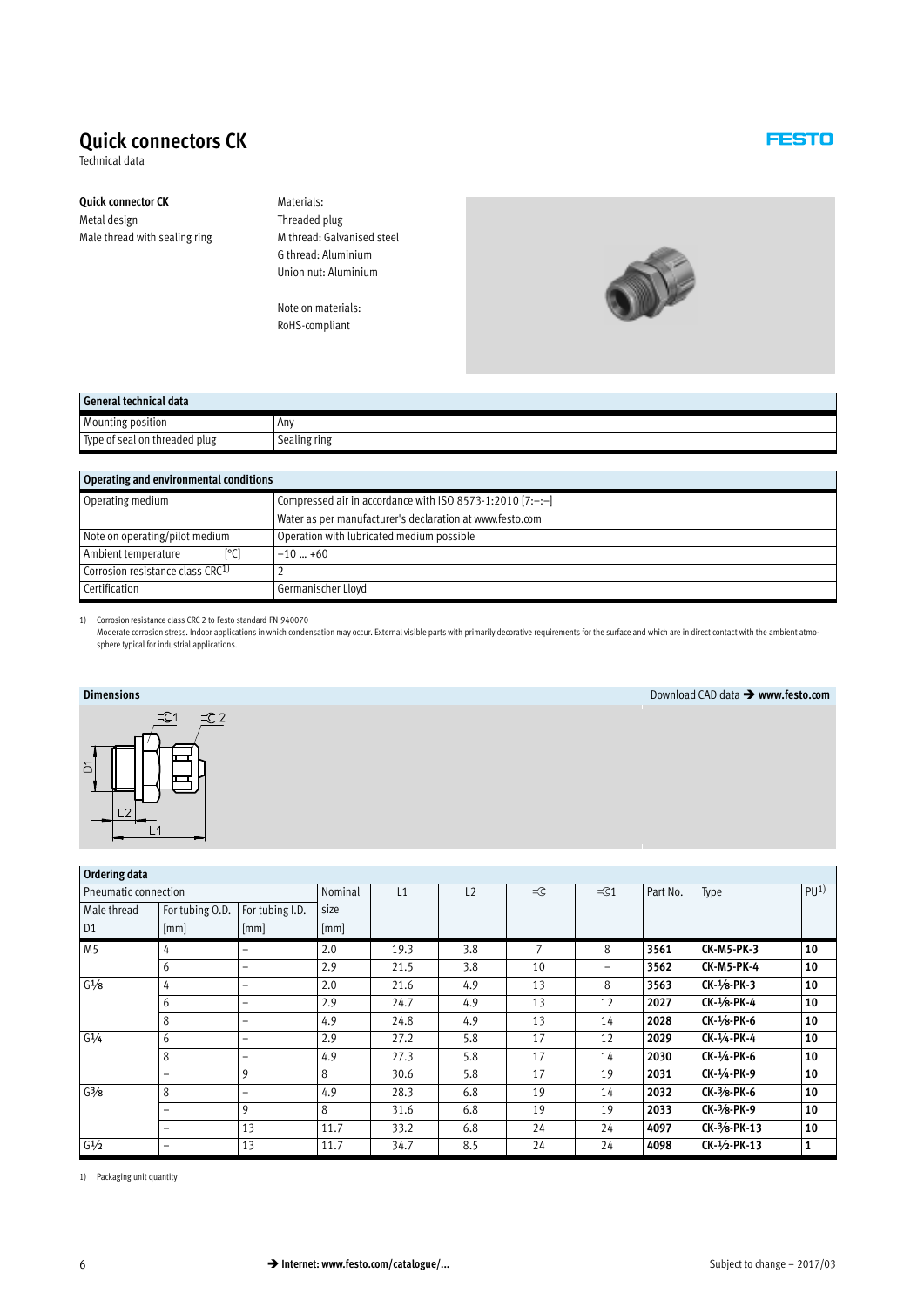<span id="page-6-0"></span>Technical data

#### **Quick connector CK-**…**-KU**

Polymer design Male thread with moulded-on sealing edge

Materials: Threaded plug: POM Union nut: POM

Note on materials: RoHS-compliant



| General technical data        |              |  |  |  |  |  |  |
|-------------------------------|--------------|--|--|--|--|--|--|
| <b>Mounting position</b>      | An           |  |  |  |  |  |  |
| Type of seal on threaded plug | Sealing edge |  |  |  |  |  |  |

| Operating and environmental conditions       |                                                             |  |  |  |  |
|----------------------------------------------|-------------------------------------------------------------|--|--|--|--|
| [bar]<br>Operating pressure                  | 010                                                         |  |  |  |  |
| Operating medium                             | Compressed air in accordance with ISO 8573-1:2010 $[7:-:-]$ |  |  |  |  |
|                                              | Water as per manufacturer's declaration at www.festo.com    |  |  |  |  |
| Note on operating/pilot medium               | Operation with lubricated medium possible                   |  |  |  |  |
| Ambient temperature                          | $-10$ +60                                                   |  |  |  |  |
| Corrosion resistance class CRC <sup>1)</sup> |                                                             |  |  |  |  |
| Certification                                | Germanischer Lloyd                                          |  |  |  |  |

1) Corrosion resistance class CRC 2 to Festo standard FN 940070

Moderate corrosion stress. Indoor applications in which condensation may occur. External visible parts with primarily decorative requirements for the surface and which are in direct contact with the ambient atmosphere typical for industrial applications.



**Ordering data** Pneumatic connection Nominal size L1 | L2 |  $=\text{C}$  |  $=\text{C}$ 1 | Part No. Type | PU<sup>1)</sup> Male thread For tubing O.D. For tubing I.D. D1 [mm] [mm] [mm] [mm] Gx 4 – 2.4 22.2 6.5 13 8 **6253 CK-**x**-PK-3-KU 10** 6 – 3.4 25.3 6.5 13 12 **6254 CK-**x**-PK-4-KU 10** 8 – 4.4 25.4 6.5 13 14 **6255 CK-**x**-PK-6-KU 10** G¼ 6 – 3.4 28.5 8.5 17 12 **6256 CK-**¼**-PK-4-KU 10** 8 – 5.3 28.6 8.5 17 14 **6257 CK-**¼**-PK-6-KU 10** – 9 7.3 31.9 8.5 17 19 **6258 CK-**¼**-PK-9-KU 10** Gy 8 – 5.3 31 10.5 19 14 **6460 CK-**y**-PK-6-KU 10** – 9 8 34.5 10.5 19 19 **6468 CK-**y**-PK-9-KU 10**

1) Packaging unit quantity

**Dimensions** Download CAD data - **www.festo.com**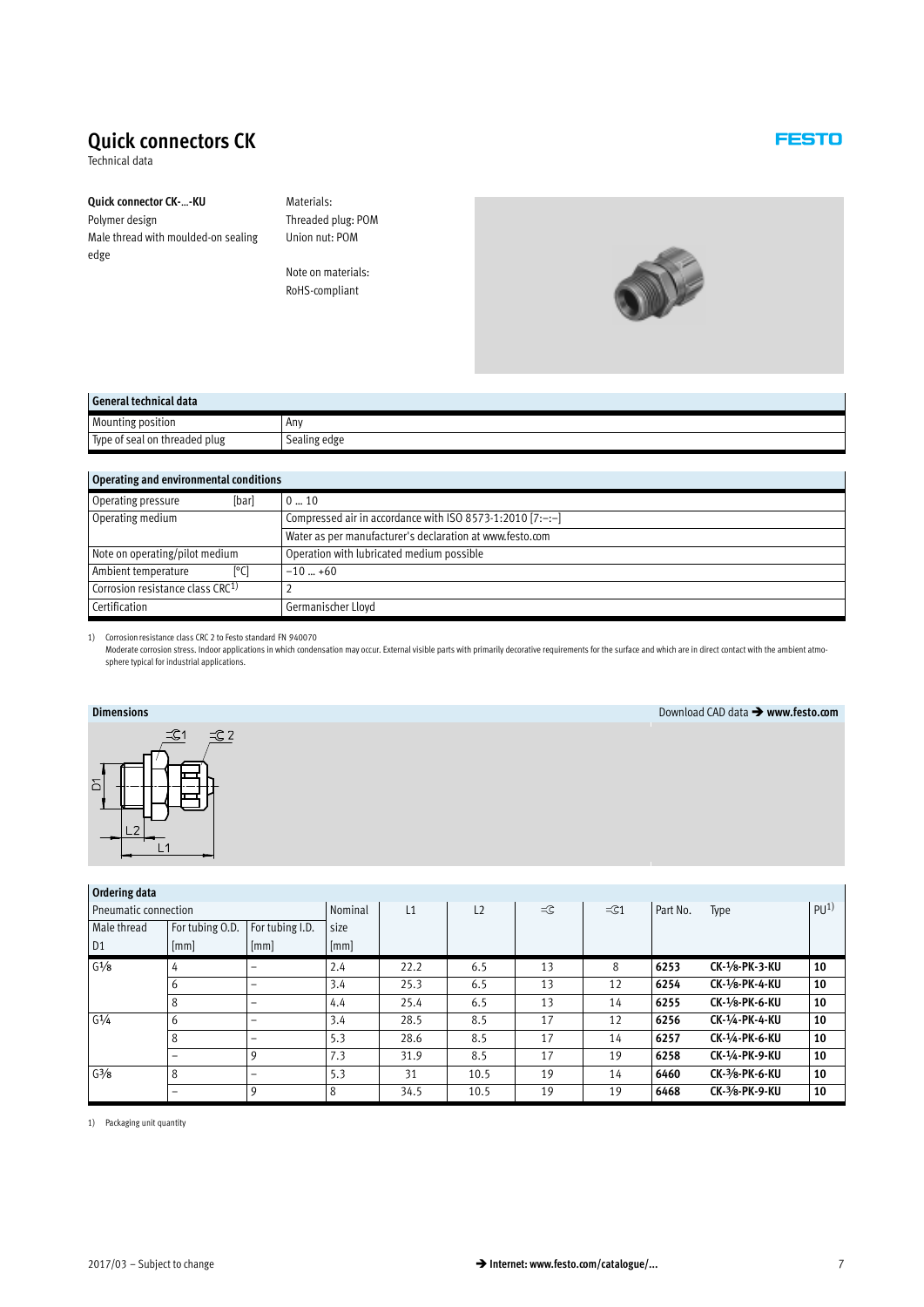# <span id="page-7-0"></span>**Bulkhead quick connectors QCK**

Technical data

**Bulkhead quick connector QCK** Female thread with sealing ring Materials: Housing: Aluminium

Note on materials: RoHS-compliant Free of copper and PTFE



| General technical data        |              |  |  |  |  |  |  |
|-------------------------------|--------------|--|--|--|--|--|--|
| <b>Mounting position</b>      | Any          |  |  |  |  |  |  |
| Type of seal on threaded plug | Sealing ring |  |  |  |  |  |  |
|                               |              |  |  |  |  |  |  |

#### **Operating and environmental conditions**

| $\sim$ , we have the contract of the contract of the contract of the contract of the contract of the contract of the contract of the contract of the contract of the contract of the contract of the contract of the contract o |                                                             |  |  |  |  |  |  |  |
|---------------------------------------------------------------------------------------------------------------------------------------------------------------------------------------------------------------------------------|-------------------------------------------------------------|--|--|--|--|--|--|--|
| Operating medium                                                                                                                                                                                                                | Compressed air in accordance with ISO 8573-1:2010 $[7:-:-]$ |  |  |  |  |  |  |  |
| Note on operating/pilot medium                                                                                                                                                                                                  | Operation with lubricated medium possible                   |  |  |  |  |  |  |  |



### **Ordering data**

| <b>UIGHIIS</b> GOLD  |            |              |                |                |    |                |      |      |                      |             |                |          |                       |                 |
|----------------------|------------|--------------|----------------|----------------|----|----------------|------|------|----------------------|-------------|----------------|----------|-----------------------|-----------------|
| Pneumatic connection |            | Nominal size | B <sub>1</sub> | D <sub>5</sub> |    |                | $-3$ | L4   | $\equiv$ $\approx$ 1 | $=\simeq$ 2 | $=\mathbb{C}3$ | Part No. | Type                  | PU <sup>1</sup> |
| D <sub>1</sub>       |            | [mm]         |                |                |    |                |      | max. |                      |             |                |          |                       |                 |
| M <sub>5</sub>       | $PK-3^{2}$ | 2.4          | 3.2            | M6x0.75        | 31 |                | 10   | 8    |                      |             | 10             | 9424     | OCK-M5-PK-3-B         | 10              |
| G <sup>1</sup> /8    | $PK-4^{2}$ | 3.4          | 3.5            | M10x1          | 40 |                | 13.5 | 10   | 13                   | 12          | 13             | 9425     | OCK-1/8-PK-4-B        | 10              |
| $G^{1/4}$            | $PK-62$    | 5.3          |                | M12x1          | 45 | 1 <sub>2</sub> | 18   | 10   | 17                   | 14          |                | 9426     | OCK-1/4-PK-6-B        | 10              |
| G <sup>3</sup> /8    | $PK-92$    | 8            |                | M16x1          | 50 |                | 18.6 | 10   | 19                   | 19          | 22             | 9427     | <b>OCK-3/8-PK-9-B</b> |                 |

1) Packaging unit quantity 2) With union nut

#### **Dimensions** Download CAD data - **www.festo.com**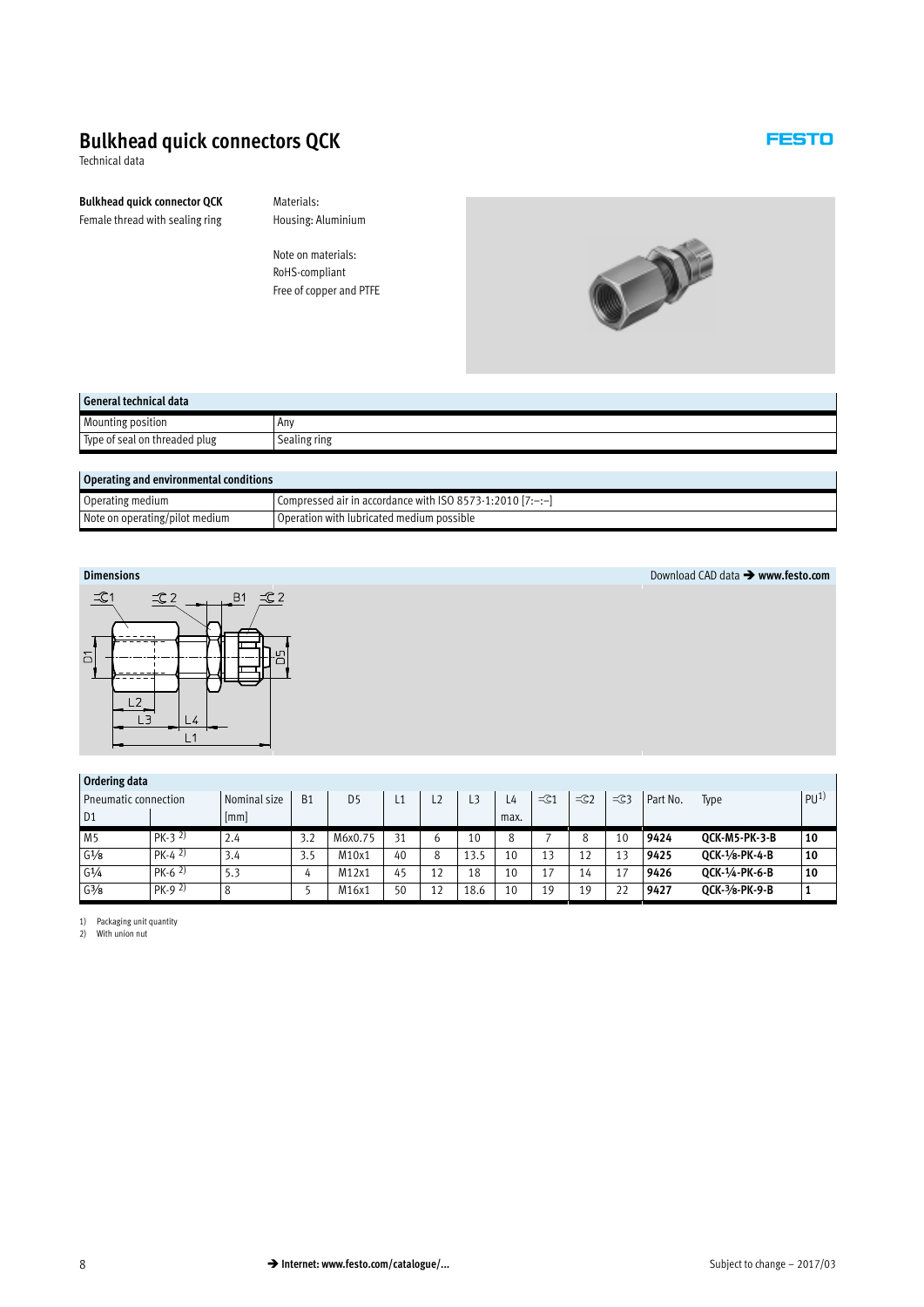# <span id="page-8-0"></span>**Bulkhead quick connectors SCK**

Technical data

#### **Bulkhead quick connector SCK Bulkhead quick connector SCK-**…**-KU** with moulded-on sealing ring Materials:

Housing SCK: Aluminium SCK-…-KU: POM

Note on materials: RoHS-compliant Free of copper and PTFE



| Gene<br>hnical data |    |
|---------------------|----|
| Mounting position   | An |
|                     |    |

| Operating and environmental conditions |                  |                    |  |  |  |  |
|----------------------------------------|------------------|--------------------|--|--|--|--|
| Operating pressure                     | [bar             | . .<br>TIV<br>◡…   |  |  |  |  |
| Ambient temperature                    | $I^{\circ}$<br>∼ | $-10+60$<br>$\sim$ |  |  |  |  |



# **Ordering data**

| Ordering data        |              |           |                |    |                |             |          |             |          |
|----------------------|--------------|-----------|----------------|----|----------------|-------------|----------|-------------|----------|
| Pneumatic connection | Nominal size | <b>B1</b> | D <sub>5</sub> | L1 | L <sub>2</sub> | $=\infty$ 1 | Part No. | Type        | $P(J^1)$ |
|                      | [mm]         |           |                |    | max.           |             |          |             |          |
| Aluminium design     |              |           |                |    |                |             |          |             |          |
| $PK-32)$             | 2.4          | 3.2       | M6x0.75        | 34 | 8              | 10          | 9420     | SCK-PK-3    | 10       |
| $PK-4^{2}$           | 3.4          | 3.5       | M10x1          | 43 | 10             | 13          | 9421     | SCK-PK-4    | 10       |
| $PK-6^{2}$           | 5.3          | 4         | M12x1          | 44 | 10             | 17          | 9422     | SCK-PK-6    | 10       |
| $PK-92$              | 8            | 5         | M16x1          | 53 | 10             | 22          | 9423     | SCK-PK-9    | 1        |
|                      |              |           |                |    |                |             |          |             |          |
| Polymer design       |              |           |                |    |                |             |          |             |          |
| $PK-32)$             | 2.4          | 5         | M10x13)        | 41 | 10             | 13          | 9387     | SCK-PK-3-KU | 10       |
| $PK-4^{2}$           | 3.4          | 5         | M10x1          | 46 | 10             | 13          | 9388     | SCK-PK-4-KU | 10       |
| $PK-6^{2}$           | 5.3          | 6         | M12x1          | 48 | 10             | 17          | 9389     | SCK-PK-6-KU | 10       |
| $PK-92$              | 8            |           | M16x1          | 57 | 10             | 22          | 9390     | SCK-PK-9-KU |          |
|                      |              |           |                |    |                |             |          |             |          |

1) Packaging unit quantity 2) With union nut

3) Installation diameter varies from aluminium version

**Dimensions** Download CAD data - **www.festo.com**

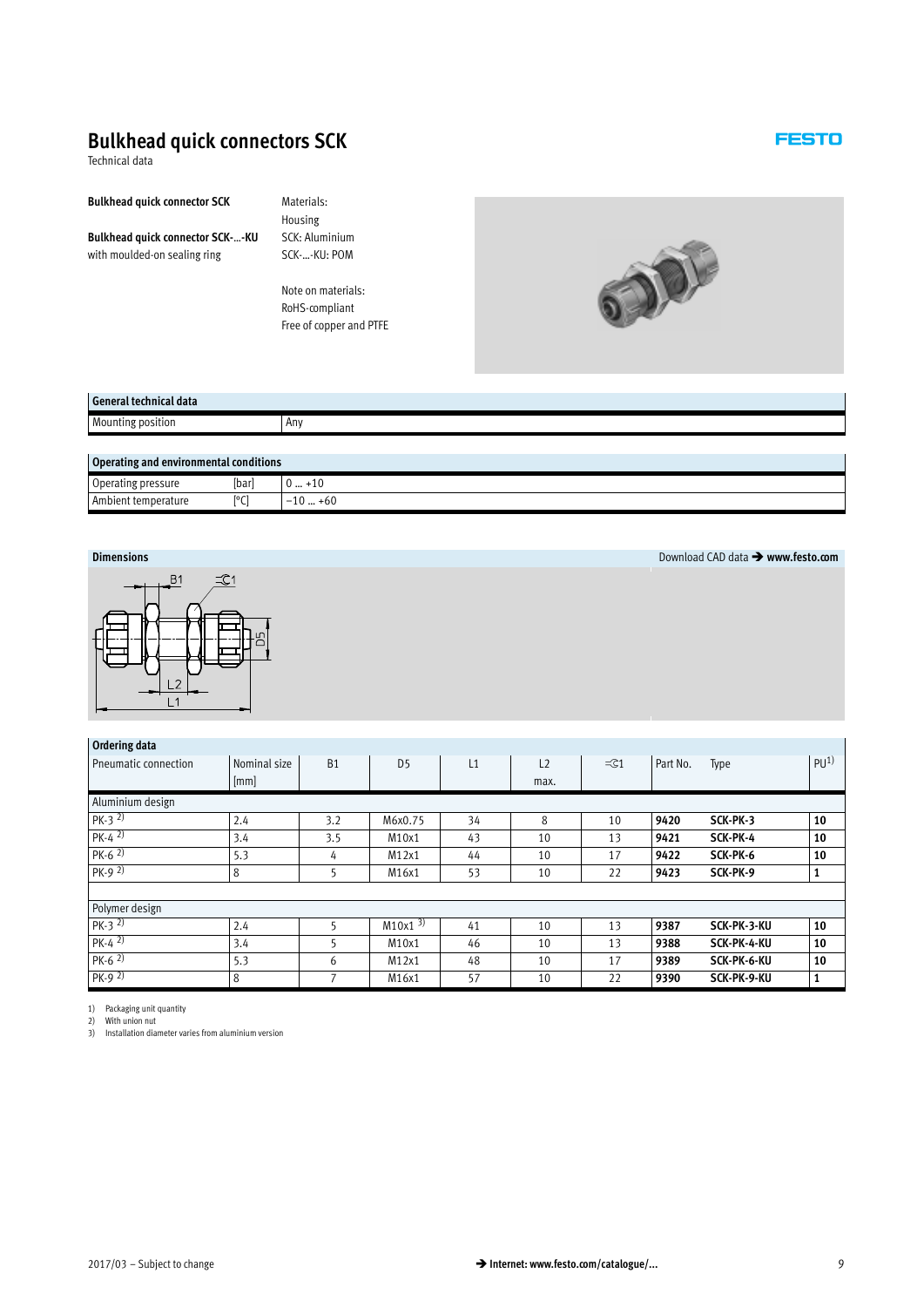# <span id="page-9-0"></span>**End caps CV**

Technical data

#### **End cap CV**

for sealing barbed fittings and connectors for polymer tubing

#### Material: Polyurethane Free of copper and PTFE Conforms to RoHS





1 Quick connector nut

[2] End cap

|             | Dimensions and ordering data |          |                  |     |
|-------------|------------------------------|----------|------------------|-----|
| Tubing I.D. | Weight/piece                 | Part No. | Type             | PU* |
|             | [g]                          |          |                  |     |
|             | 0.001                        | 6213     | <b>CV-PK-3-B</b> | 10  |
| 4           | 0.001                        | 6214     | <b>CV-PK-4-B</b> | 10  |
| b           | 0.001                        | 6215     | CV-PK-6-B        | 10  |
|             | 0.002                        | 6216     | CV-PK-9-B        | 10  |

| Operating conditions (permissible static pressure) |                      |       |             |     |       |       |       |  |  |  |
|----------------------------------------------------|----------------------|-------|-------------|-----|-------|-------|-------|--|--|--|
| Type                                               | CV-PK-3-B  CV-PK-6-B |       | $CV-PK-9-B$ |     |       |       |       |  |  |  |
| Operating pressure                                 | <b>Ibari</b>         | 10    | 10          |     |       |       |       |  |  |  |
| Ambient temperature                                | 25<br>ーづい            | $+20$ | $+40$       | +60 | $+80$ | $+60$ | $+80$ |  |  |  |

\* Packaging unit quantity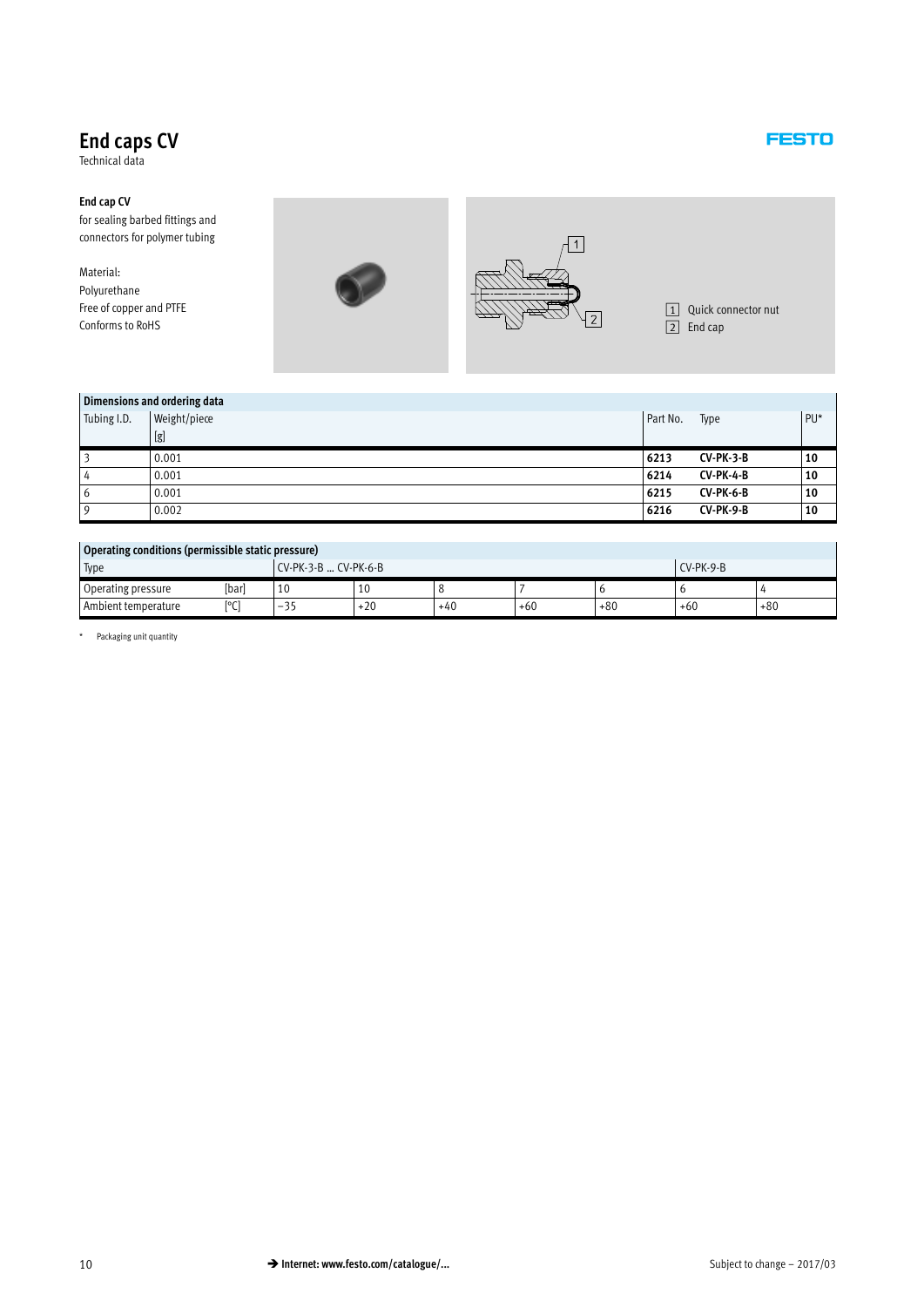# <span id="page-10-0"></span>**Elbow quick connectors GCK**

Technical data

#### **Elbow quick connector GCK-**…**-KU**

Material: Polyacetate Free of copper and PTFE Conforms to RoHS

Pressure range: 0 … 10 bar Temperature range: –10 … +60 °C







|                | Dimensions and ordering data |                |           |      |                |                |      |                |       |          |                 |        |
|----------------|------------------------------|----------------|-----------|------|----------------|----------------|------|----------------|-------|----------|-----------------|--------|
| Connection     | Nominal size                 | Tubing I.D.    | <b>B1</b> | H1   | H <sub>2</sub> | H <sub>3</sub> | L1   | L <sub>2</sub> | $=C1$ | Part No. | Type            | $PU^*$ |
| D <sub>1</sub> | [mm]                         |                |           |      |                |                |      |                |       |          |                 |        |
| $R\frac{1}{8}$ | 2.9                          | 4              | 13        | 22.5 | 8              | 16.5           | 26.5 | 20.5           | 20.5  | 6267     | GCK-1/8-PK-4-KU | 10     |
|                | 4.9                          | 6              | 17        | 24.5 | 8              | 17.5           | 28.5 | 21.5           | 21.5  | 6268     | GCK-1/8-PK-6-KU | 10     |
| $R^{1/4}$      | 2.9                          | 4              | 17        | 25.5 | 11             | 19.5           | 30   | 22.5           | 22.5  | 6269     | GCK-1/4-PK-4-KU | 10     |
|                | 4.9                          | <sub>t</sub> h | 17        | 27.5 | 11             | 20.5           | 30   | 22.5           | 22.5  | 6270     | GCK-1/4-PK-6-KU | 10     |
| $R^{3}/8$      | 4.9                          | <sub>t</sub> h | 19        | 28.5 | 10.5           | 21             | 34   | 24.5           | 24.5  | 6271     | GCK-3/8-PK-6-KU | 10     |
|                | 8                            | 9              | 19        | 33.5 | 10.5           | 23.5           | 37.2 | 27.7           | 27.7  | 6272     | GCK-3/8-PK-9-KU | 10     |

\* Packaging unit quantity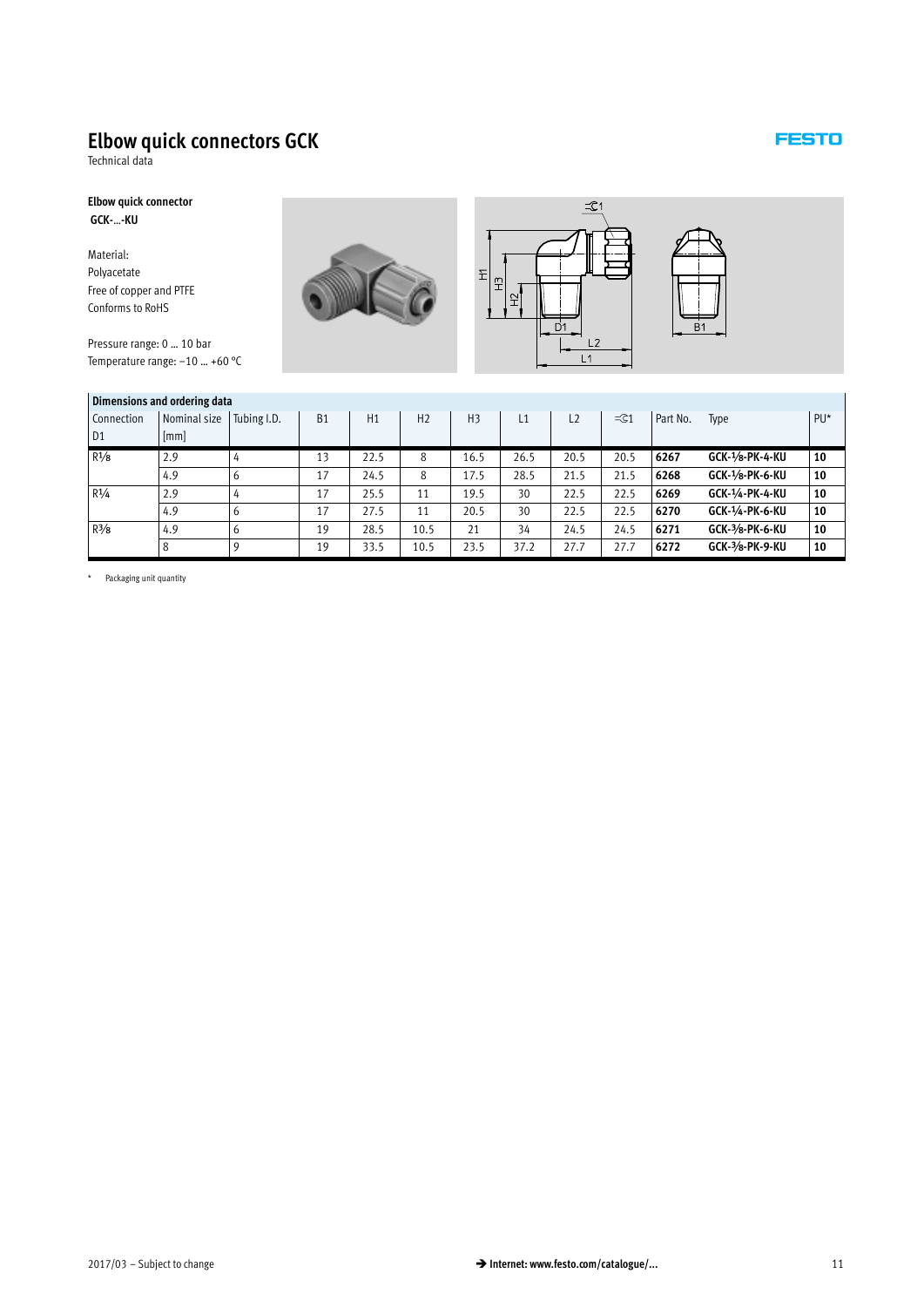# <span id="page-11-0"></span>**L quick connectors LCK**

Technical data

#### **L quick connector LCK** with 2 sealing rings Orientable

**L quick connector LCK-**…**-KU** with moulded-on sealing edge Orientable

Materials: Housing LCK: Die-cast zinc LCK-…-KU: POM

Note on materials: RoHS-compliant Free of copper and PTFE



| General technical data        |              |              |
|-------------------------------|--------------|--------------|
| Type                          | <b>LCK</b>   | LCK--KU      |
| <b>Mounting position</b>      | Any          |              |
| Type of seal on threaded plug | Sealing ring | Sealing edge |
|                               |              |              |

#### **Operating and environmental conditions**

| Operating pressure            | bar      | TIU<br>∪…                                    |  |  |  |  |  |  |
|-------------------------------|----------|----------------------------------------------|--|--|--|--|--|--|
| Ambient<br>temperature .<br>. | .00<br>╰ | $\sqrt{2}$<br>+60<br>$\sim$<br>.LU<br>$\sim$ |  |  |  |  |  |  |



| <b>Ordering data</b> |                      |                |           |      |                |      |                |                |                |       |          |                   |              |
|----------------------|----------------------|----------------|-----------|------|----------------|------|----------------|----------------|----------------|-------|----------|-------------------|--------------|
| Pneumatic connection |                      | Nominal size   | <b>B1</b> | H1   | H <sub>2</sub> | L1   | L <sub>2</sub> | L <sub>3</sub> | $=\infty$ 1    | $=32$ | Part No. | Type              | $P(J^2)$     |
| D <sub>1</sub>       |                      | [mm]           |           |      |                |      |                |                |                |       |          |                   |              |
| Die-cast zinc design |                      |                |           |      |                |      |                |                |                |       |          |                   |              |
| M <sub>5</sub>       | $PK-3^{1}$           | 2.4            | 10        | 21.1 | 16.1           | 17.2 | 3.8            | 5.2            | $\overline{7}$ | 8     | 4468     | LCK-M5-PK-3       | 10           |
|                      | $PK-41$              | 2.4            | 11        | 21.1 | 16.1           | 18   | 3.8            | 5.6            | 7              | 8     | 4562     | LCK-M5-PK-4       | 10           |
| G <sup>1</sup> /8    | $PK-31$              | $\overline{2}$ | 16        | 27.1 | 19.1           | 21.1 | 4.9            | 6.1            | 13             | 8     | 4136     | $LCK-1/8-PK-3$    | 10           |
|                      | $PK-4$ <sup>1)</sup> | 2.9            | 16        | 30.2 | 22.2           | 27.1 | 4.9            | 9.1            | 13             | 12    | 4469     | $LCK-1/8-PK-4$    | 10           |
|                      | $PK-61$              | 4.9            | 16        | 30.3 | 22.3           | 27.1 | 4.9            | 9.1            | 13             | 14    | 4470     | $LCK-1/8-PK-6$    | 10           |
| $G^{1/4}$            | $PK-41$              | 2.9            | 20        | 34.2 | 24.2           | 28.1 | 5.7            | 9.2            | 17             | 12    | 4471     | LCK-1/4-PK-4      | 10           |
|                      | $PK-61$              | 4.9            | 20        | 34.3 | 24.3           | 28.1 | 5.5            | 9.3            | 17             | 14    | 4472     | LCK-1/4-PK-6      | 10           |
|                      | PK-9 $1$             | 8              | 20        | 37.6 | 27.6           | 33.3 | 5.7            | 11.8           | 17             | 19    | 11452    | LCK-1/4-PK-9      | 10           |
| G <sup>3</sup> /8    | $PK-61$              | 4.9            | 25        | 39.3 | 26.8           | 30.3 | 6.7            | 9.3            | 22             | 14    | 4473     | LCK-3/8-PK-6      | $\mathbf{1}$ |
|                      | $PK-91$              | 8              | 25        | 42.6 | 30.1           | 35.3 | 6.7            | 11.8           | 22             | 19    | 4474     | LCK-3/8-PK-9      | $\mathbf{1}$ |
| G1/2                 | $PK-13^{1}$          | 11.7           | 30        | 49.2 | 34.2           | 46.6 | 7.9            | 16.85          | 27             | 24    | 4100     | LCK- $1/2$ -PK-13 | 1            |
|                      |                      |                |           |      |                |      |                |                |                |       |          |                   |              |
| Polymer design       |                      |                |           |      |                |      |                |                |                |       |          |                   |              |
| G <sup>1</sup> /8    | $PK-41$              | 3.4            | 16        | 30.5 | 22.5           | 27.5 | 7.1            | 8.25           | 13             | 12    | 6259     | LCK-1/8-PK-4-KU   | 10           |
|                      | $PK-6$ <sup>1)</sup> | 5.3            | 16        | 30.5 | 22.5           | 27.5 | 7.1            | 8.25           | 13             | 14    | 6260     | LCK-1/8-PK-6-KU   | 10           |
| $G^{1/4}$            | $PK-4^{1}$           | 3.4            | 20        | 34.5 | 24.5           | 28.5 | 8.1            | 8.25           | 17             | 12    | 6261     | LCK-1/4-PK-4-KU   | 10           |
|                      | $PK-61$              | 5.3            | 20        | 34.5 | 24.5           | 28.5 | 8.1            | 8.25           | 17             | 14    | 6262     | LCK-1/4-PK-6-KU   | 10           |

1) With union nut 2) Packaging unit quantity

**Dimensions** Download CAD data - **www.festo.com**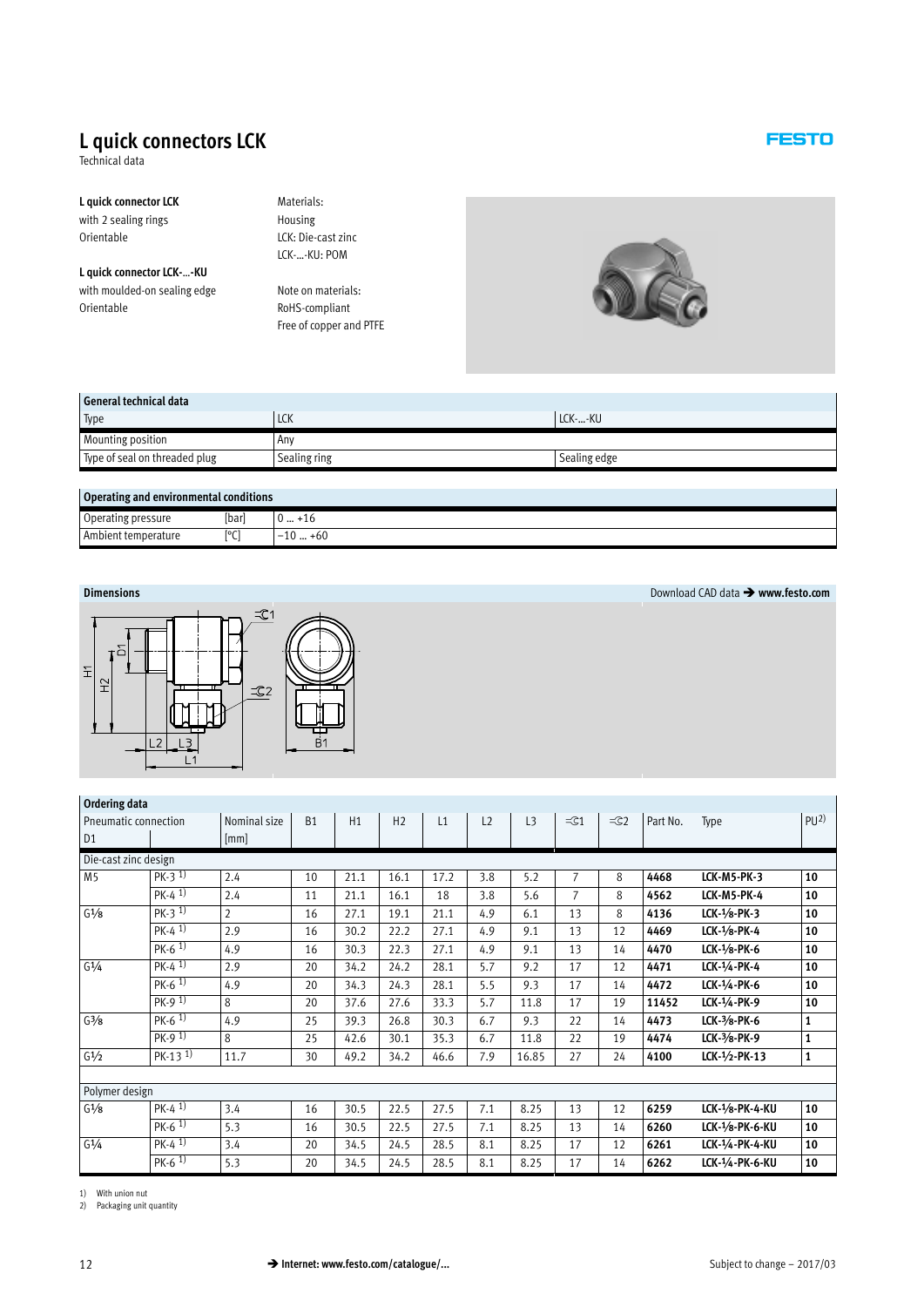# <span id="page-12-0"></span>**T quick connectors TCK**

Technical data

| <b>T</b> quick connector TCK | Materials:         |
|------------------------------|--------------------|
| with 2 sealing rings         | Housing            |
| Orientable                   | TCK: Die-cast zinc |
|                              | TCK--KU: POM       |
| T quick connector            | Union nut          |
| TCK-…-KU                     | TCK: Aluminium     |
| with moulded-on sealing ring | TCK--KU: POM       |
| Orientable                   |                    |
|                              | Note on materials  |

Note on materials: RoHS-compliant



#### **General technical data** Type Type The Test of the TCK TCK TCK-…-KU TCK-…-KU TCK-…-KU TCK-…-KU TCK-…-KU TCK-…-KU TCK-…-KU Mounting position Any Type of seal on threaded plug Sealing ring Sealing ring Sealing edge

#### **Operating and environmental conditions**

| $\sim$ , which is and christmanical conditions |      |                        |
|------------------------------------------------|------|------------------------|
| Operating pressure                             | (bar | ⊤⊥∪<br>◡…              |
| : Ambient<br>. temperature                     | mr'  | +6U<br>$\sim$<br>'⊥∪ … |



**Ordering data** Pneumatic connection  $|$  Nominal size  $|$  H1  $|$  H2  $|$  H3  $|$  L1  $|$  L2  $|$  = C2  $|$  Part No. Type  $|$  PU<sup>2)</sup>  $D1$   $\vert$  [mm] Die-cast zinc design M5 PK-3 1) 2 17.2 3.8 5.2 32.2 10 7 8 **4484 TCK-M5-PK-3 10** PK-4 1) 2 18 3.8 5.6 39.4 11 7 8 **4563 TCK-M5-PK-4 10** Gx PK-3 1) 2 21.1 4.9 6.1 38.2 16 13 8 **4137 TCK-**x**-PK-3 10** PK-4 1) 2.9 27.1 4.9 9.1 44.4 16 13 12 **4485 TCK-**x**-PK-4 10** PK-6 1) 4.9 27.1 4.9 9.1 44.6 16 13 14 **4486 TCK-**x**-PK-6 10** G¼ PK-4 1) 2.9 28.1 5.7 9.2 48.4 20 17 12 **4487 TCK-**¼**-PK-4 10** PK-6 1) 4.9 28.1 5.5 9.3 48.6 20 17 14 **4488 TCK-**¼**-PK-6 10** Gy PK-6 1) 4.9 30.3 6.7 9.3 53.6 25 22 14 **4489 TCK-**y**-PK-6 1** PK-9 1) 8 35.3 6.7 11.8 60.2 25 22 14 **4490 TCK-**y**-PK-9 1** G½ PK-13 1) 11.7 46.6 7.9 16.9 68.4 30 27 24 **4101 TCK-**½**-PK-13 1** Polymer design Gx PK-4 1) 3.4 27.5 7.1 8.25 45 16 13 12 **6263 TCK-**x**-PK-4-KU 10** PK-6 1) 5.3 27.5 7.1 8.25 45 16 13 14 **6264 TCK-**x**-PK-6-KU 10** G¼ PK-4 1) 3.4 28.5 8.1 8.25 49 20 17 12 **6265 TCK-**¼**-PK-4-KU 10** PK-6 1) 5.3 28.5 8.1 8.25 49 20 17 14 **6266 TCK-**¼**-PK-6-KU 10**

1) With union nut

2) Packaging unit quantity

**Dimensions** Download CAD data - **www.festo.com**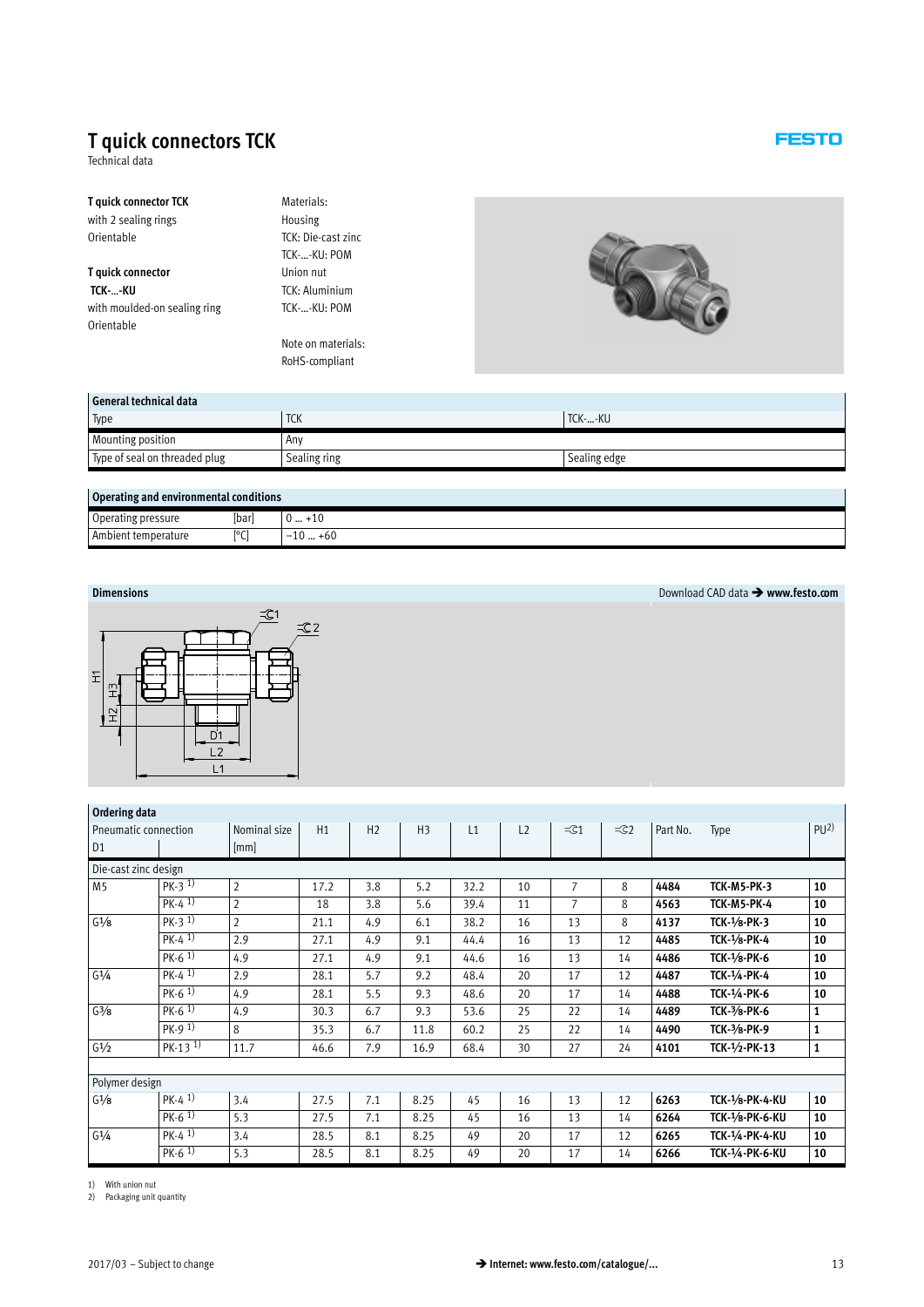# <span id="page-13-0"></span>**T quick connectors FCK**

Technical data

#### **T-distributor FCK-**…**-KU**

Material: Polymer Free of copper and PTFE Conforms to RoHS

Pressure range: 0 … 10 bar Temperature range: –10 … +60 °C





|             | Dimensions and ordering data |           |                |      |                |                |      |    |                      |          |               |                 |
|-------------|------------------------------|-----------|----------------|------|----------------|----------------|------|----|----------------------|----------|---------------|-----------------|
| Tubing I.D. | Nominal size<br>[mm]         | <b>B1</b> | D <sub>5</sub> | H1   | H <sub>2</sub> | H <sub>3</sub> | L1   | L2 | $\equiv$ $\approx$ 1 | Part No. | Type          | PU <sup>*</sup> |
|             |                              |           |                |      |                |                |      |    |                      |          |               |                 |
|             | 2.4                          | 11        | 4.3            | 23.8 | 19.8           |                | 39.6 | 10 | 8                    | 6273     | FCK-3-PK-3-KU | 10              |
|             | 3.4                          | 15        | 4.3            | 30.2 | 24.2           | ь              | 48.4 | 12 | 12                   | 6274     | FCK-3-PK-4-KU | 10              |
| 6           | 5.3                          | 18        | 4.3            | 31.2 | 24.2           | ь              | 48.4 | 12 | 14                   | 6275     | FCK-3-PK-6-KU | 10              |
| 9           |                              | 22        | 4.3            | 38.3 | 28.8           | 7.1            | 56.4 | 13 | 19                   | 6276     | FCK-3-PK-9-KU | 10              |

\* Packaging unit quantity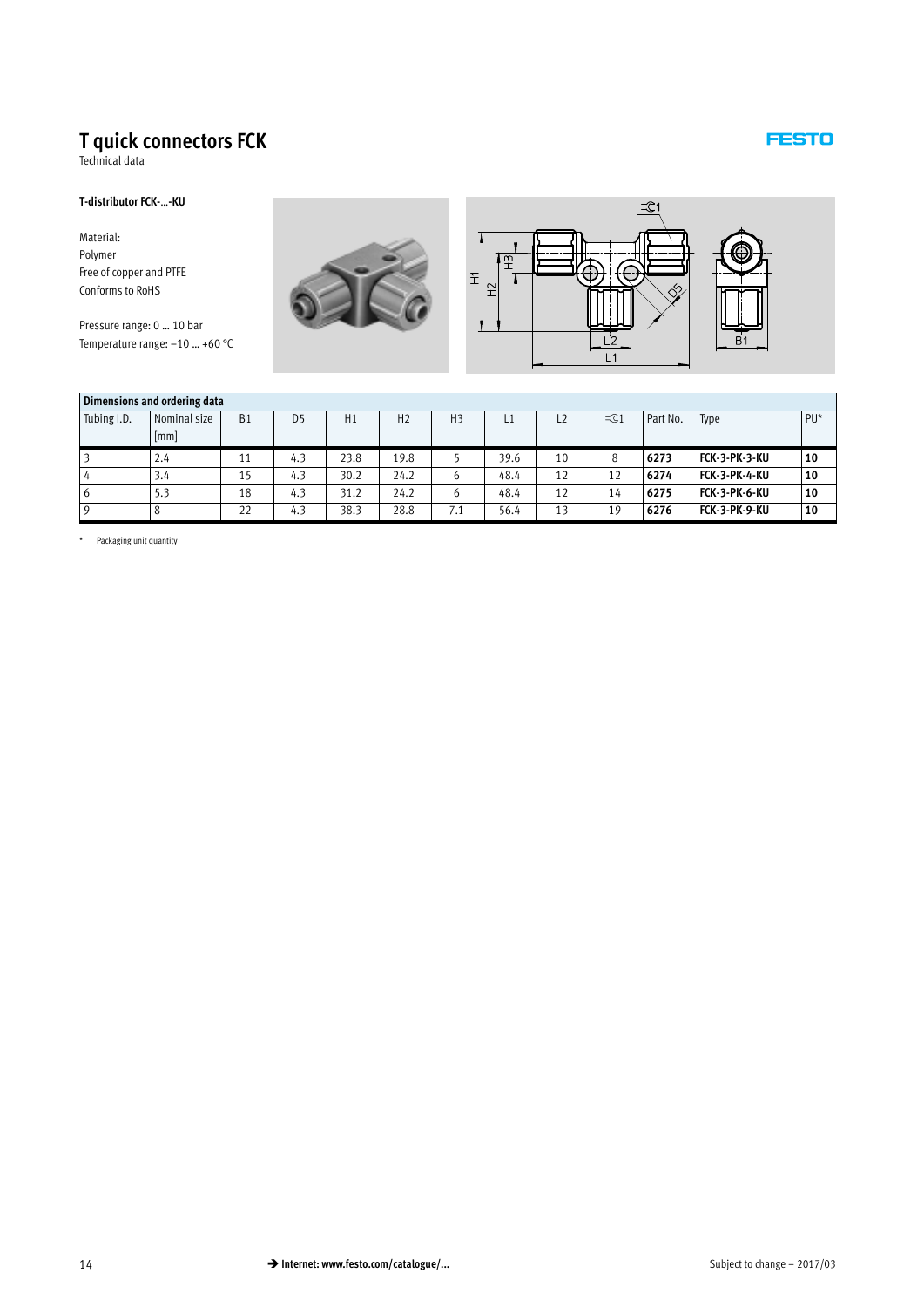# <span id="page-14-0"></span>**Union nuts MCK**

Technical data

## **Union nut MCK**

for tube connectors

Material: Blue anodised aluminium Free of copper and PTFE Conforms to RoHS

### **Union nut MCK-**…**-KU**

for tube connectors

Material: Polymer design Free of copper and PTFE Conforms to RoHS

### **Dimensions and ordering data**

|                  | <b>DIMENSIONS AND ORDERING UALA</b> |      |                   |          |                  |                 |
|------------------|-------------------------------------|------|-------------------|----------|------------------|-----------------|
| Tubing I.D.      | D <sub>1</sub>                      | L1   | $\equiv$ $\leq$ 1 | Part No. | Type             | PU <sup>*</sup> |
| Aluminium design |                                     |      |                   |          |                  |                 |
| 3                | M6x0.75                             | 8.5  | 8                 | 205254   | MCK-PK-3         |                 |
| 4                | M10x1                               | 11   | 12                | 2965     | $MCK-PK-41)$     |                 |
| 4                | M8x1                                | 9.5  |                   | 205257   | $MCK-PK-4-R2$    |                 |
| 6                | M12x1                               | 11   | 14                | 2966     | MCK-PK-6         |                 |
| 9                | M16x1                               | 14.4 | 19                | 2967     | MCK-PK-9         |                 |
| 13               | M22x1                               | 18   | 24                | 206504   | <b>MCK-PK-13</b> |                 |
|                  |                                     |      |                   |          |                  |                 |
| Polymer design   |                                     |      |                   |          |                  |                 |
| 3                | M6x0.75                             | 9.5  | 8                 | 211289   | MCK-PK-3-KU      | 1               |
| 4                | M10x1                               | 12.5 | 12                | 211291   | $MCK-PK-4-KU1$   |                 |
| 6                | M12x1                               | 12.5 | 14                | 211292   | MCK-PK-6-KU      |                 |
| 9                | M16x1                               | 16   | 19                | 211293   | MCK-PK-9-KU      |                 |

\* Packaging unit quantity 1) except for connectors CK-M5-PK-4, LCK-M5-PK-4, TCK-M5-PK-4 2) for connectors CK-M5-PK-4, LCK-M5-PK-4, TCK-M5-PK-4





**FESTO** 

 $\overline{\phantom{a}}$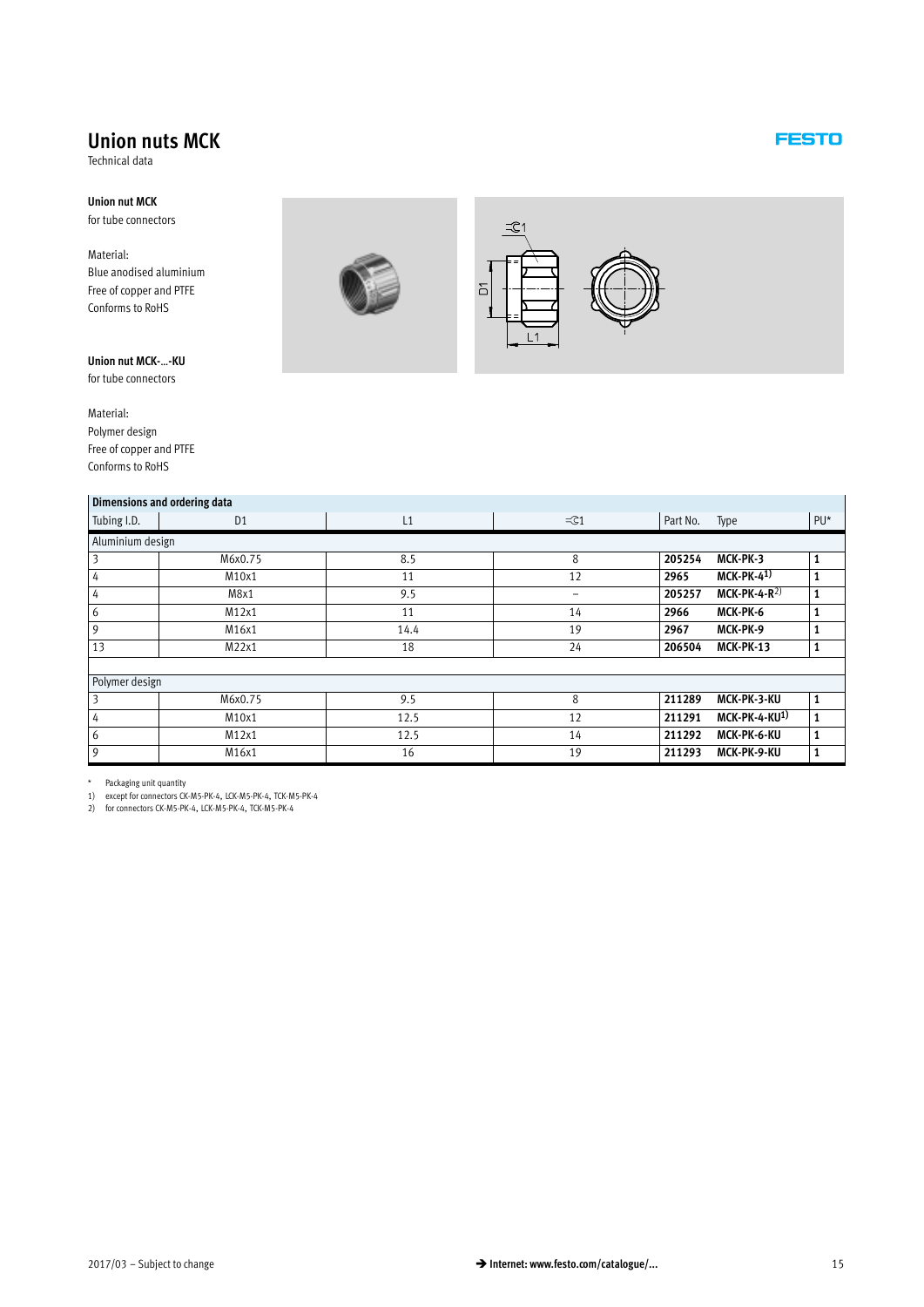# <span id="page-15-0"></span>**Multiple distributors**

Technical data

#### **Hollow bolt VT with ring piece LK** (one outlet connection)

Certification: Ring piece LK: Germanischer Lloyd

#### Materials:

Hollow bolt: Galvanised steel Ring piece LK: Die-cast zinc Ring piece LK-…-KU: Polymer

Note on materials: Conforms to RoHS





| <b>Ordering data</b>                |                                           |          |                           |                      |          | Dimensions $\rightarrow$ 18                 |                 |  |  |  |
|-------------------------------------|-------------------------------------------|----------|---------------------------|----------------------|----------|---------------------------------------------|-----------------|--|--|--|
| Hollow bolt                         |                                           |          |                           | Ring piece           |          |                                             |                 |  |  |  |
| Pneumatic                           | No. of ring pieces                        | Part No. | Type                      | Pneumatic connection | Part No. | Type                                        | PU <sup>*</sup> |  |  |  |
| connection                          |                                           |          |                           |                      |          |                                             |                 |  |  |  |
| Die-cast zinc design                |                                           |          |                           |                      |          |                                             |                 |  |  |  |
| M <sub>5</sub>                      | $\overline{2}$                            | 206145   | $VT-M5-2^3$               | PK-3 with union nut  | 4475     | LK-M5-PK-3 <sup>1)</sup>                    | 10              |  |  |  |
|                                     | $\overline{3}$                            | 4594     | $VT-M5-3^3)$              |                      |          |                                             |                 |  |  |  |
| G <sup>1</sup> /8                   | $\overline{2}$                            | 4593     | $VT-1/8-2-PK-3^3)$        | PK-3 with union nut  | 4597     | $LK - 1/8 - PK - 31)$                       | 10              |  |  |  |
|                                     | $\overline{\mathbf{3}}$                   | 4595     | $VT - 1/8 - 3 - PK - 33)$ |                      |          |                                             |                 |  |  |  |
| G <sup>1</sup> /8                   | $\overline{2}$                            | 206146   | $VT - 1/8 - 2^3)$         | PK-4 with union nut  | 4476     | $LK - 1/8 - PK - 41)$                       | 10              |  |  |  |
|                                     | $\overline{\mathbf{3}}$                   | 4596     | $VT - 1/8 - 3^3)$         |                      |          |                                             |                 |  |  |  |
| G <sup>1</sup> /8                   | $\overline{2}$                            | 206146   | $VT - 1/8 - 2^3)$         | PK-6 with union nut  | 4477     | $LK - 1/8 - PK - 61)$                       | 10              |  |  |  |
|                                     | $\overline{\mathbf{3}}$                   | 4596     | $VT - 1/8 - 33)$          |                      |          |                                             |                 |  |  |  |
| $G^{1/4}$                           | $\overline{2}$                            | 206147   | $VT - 1/4 - 2^3)$         | PK-4 with union nut  | 4478     | $LK - 1/4 - PK - 41)$                       | 10              |  |  |  |
|                                     | $\overline{3}$                            | 2335     | $VT - 1/4 - 3^3)$         |                      |          |                                             |                 |  |  |  |
| G1/4                                | $\overline{2}$                            | 206147   | $VT - 1/4 - 2^3)$         | PK-6 with union nut  | 4479     | $LK - 1/4 - PK - 61$                        | 10              |  |  |  |
|                                     | $\overline{\mathbf{3}}$                   | 2335     | $VT - 1/4 - 3^3)$         |                      |          |                                             |                 |  |  |  |
| G <sup>3</sup> /8                   | $\overline{2}$                            | 206148   | $VT - 3/8 - 2^3)$         | PK-6 with union nut  | 4480     | $LK-3/8-PK-61$                              | $\mathbf{1}$    |  |  |  |
|                                     | $\overline{3}$                            | 2336     | $VT - 3/8 - 33)$          |                      |          |                                             |                 |  |  |  |
|                                     |                                           |          |                           |                      |          |                                             |                 |  |  |  |
| Polymer design<br>G <sup>1</sup> /8 |                                           | 206146   | $VT - 1/8 - 2^3)$         | PK-4 with union nut  | 6280     | LK- $1/8$ -PK-4-KU <sup>2)</sup> 3)         | 10              |  |  |  |
|                                     | $\overline{2}$<br>$\overline{\mathbf{3}}$ | 4596     | $VT - 1/8 - 3^3)$         |                      |          |                                             |                 |  |  |  |
|                                     |                                           | 206146   | $VT - 1/8 - 2^3)$         | PK-6 with union nut  | 6281     | $LK-1/8-PK-6-KU2)$ 3)                       |                 |  |  |  |
| G <sup>1</sup> /8                   | $\overline{2}$<br>$\overline{\mathbf{3}}$ | 4596     | $VT-1/8-33)$              |                      |          |                                             | 10              |  |  |  |
|                                     |                                           |          | $VT - 1/4 - 2^{3}$        | PK-4 with union nut  |          | LK- $\frac{1}{4}$ -PK-4-KU <sup>2)</sup> 3) | 10              |  |  |  |
| G <sup>1</sup> / <sub>4</sub>       | $\overline{2}$                            | 206147   |                           |                      | 6282     |                                             |                 |  |  |  |
|                                     | $\overline{3}$                            | 2335     | $VT - 1/4 - 3^3)$         |                      |          |                                             |                 |  |  |  |
| G1/4                                | $\overline{2}$                            | 206147   | $VT - 1/4 - 2^3)$         | PK-6 with union nut  | 6283     | LK- $1/4$ -PK-6-KU <sup>2)</sup> 3)         | 10              |  |  |  |
|                                     | $\overline{\mathbf{3}}$                   | 2335     | $VT - 1/4 - 33$           |                      |          |                                             |                 |  |  |  |

\* Packaging unit quantity 1) With union nut MCK and 2 sealing rings OK 2) With union nut MCK, with moulded-on sealing ring, pressure range 0 … 10 bar, temperature range -10 … +60 °C

3) Free of copper and PTFE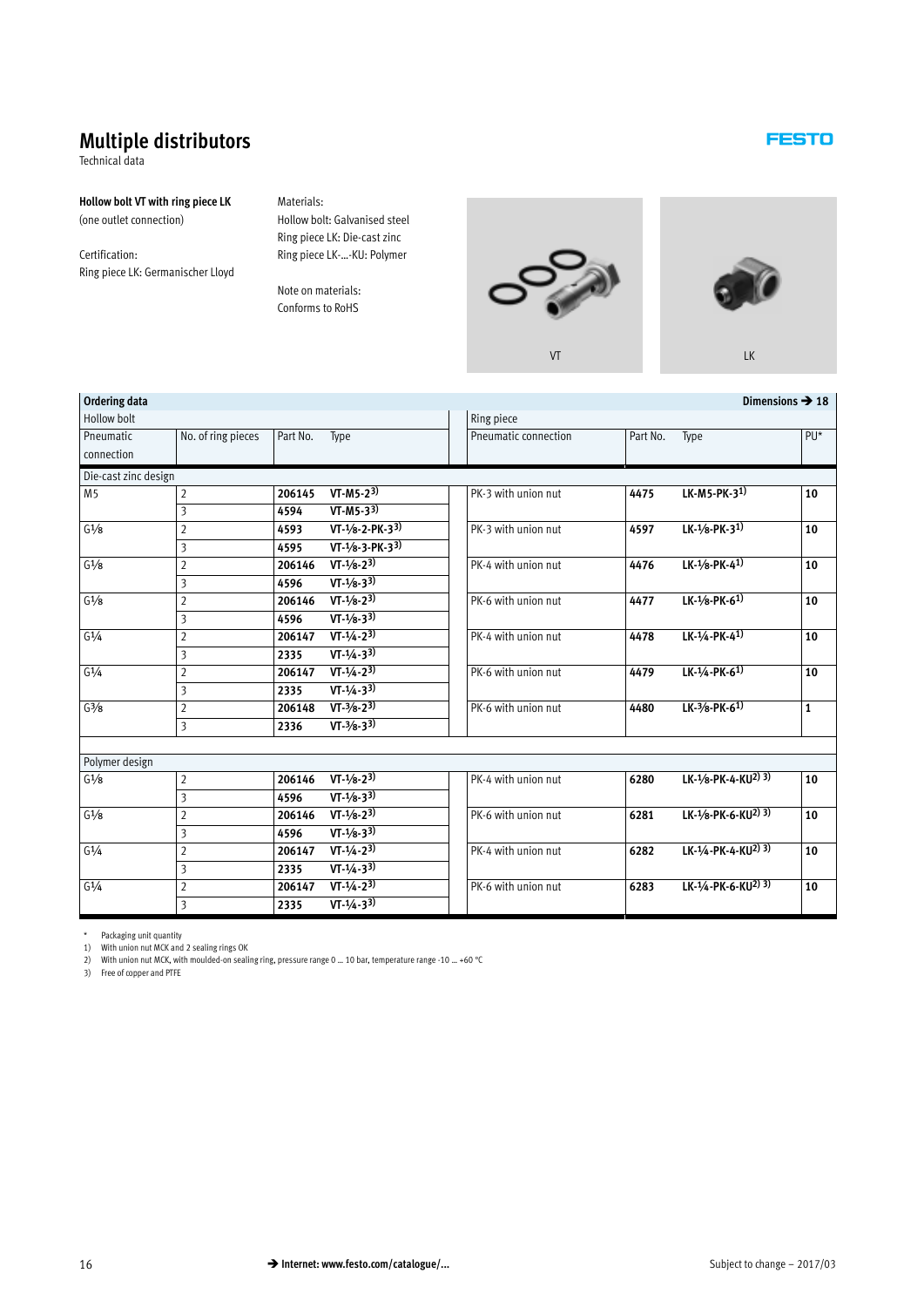# <span id="page-16-0"></span>**Multiple distributors**

Technical data

**Hollow bolt VT with ring piece TK** (2 outlet connections)

Materials:

Hollow bolt: Galvanised steel Ring piece TK: Die-cast zinc Ring piece TK-…-KU: Polymer

Note on materials: Conforms to RoHS





**FESTO** 

| Operating and environmental conditions |                                                                                                        |  |  |  |  |  |  |
|----------------------------------------|--------------------------------------------------------------------------------------------------------|--|--|--|--|--|--|
| [bar]<br>Operating pressure            | $0 - +10$                                                                                              |  |  |  |  |  |  |
| Operating medium                       | Compressed air in accordance with ISO 8573-1:2010 [7: $-:-$ ]                                          |  |  |  |  |  |  |
| Note on operating/pilot medium         | Operation with lubricated medium possible (in which case lubricated operation will always be required) |  |  |  |  |  |  |
| Certification                          | Ring piece TK: Germanischer Lloyd                                                                      |  |  |  |  |  |  |

| <b>Ordering data</b> |                         |                                                       |                            |                      |          | Dimensions $\rightarrow$ 18         |                              |  |  |  |
|----------------------|-------------------------|-------------------------------------------------------|----------------------------|----------------------|----------|-------------------------------------|------------------------------|--|--|--|
| <b>Hollow bolt</b>   |                         |                                                       |                            | Ring piece           |          |                                     |                              |  |  |  |
| Pneumatic            | No. of ring pieces      | Part No.                                              | Type                       | Pneumatic connection | Part No. | Type                                | PU <sup>*</sup>              |  |  |  |
| connection           |                         |                                                       |                            |                      |          |                                     |                              |  |  |  |
| Die-cast zinc design |                         |                                                       |                            |                      |          |                                     |                              |  |  |  |
| M <sub>5</sub>       | $\overline{2}$          | 206145                                                | $VT-M5-23$                 | PK-3 with union nut  | 4491     | TK-M5-PK-31)                        | 1                            |  |  |  |
|                      | $\overline{3}$          | 4594                                                  | $VT-M5-3^3$                |                      |          |                                     |                              |  |  |  |
| G <sup>1</sup> /8    | $\overline{2}$          | 4593                                                  | $VT - 1/8 - 2 - PK - 33)$  | PK-3 with union nut  | 4598     | TK- $1/8$ -PK-31)                   | $\mathbf{1}$                 |  |  |  |
|                      | $\overline{\mathbf{3}}$ | 4595                                                  | $VT - 1/8 - 3 - PK - 3^3)$ |                      |          |                                     | $\mathbf{1}$                 |  |  |  |
|                      | $\overline{2}$          | 206146                                                | $VT - 1/8 - 2^3)$          | PK-4 with union nut  | 4492     | TK- $1/8$ -PK-41)                   |                              |  |  |  |
|                      | $\overline{3}$          | 4596                                                  | $VT - 1/8 - 33)$           |                      |          |                                     |                              |  |  |  |
|                      | $\overline{2}$          | $VT - 1/8 - 2^3$<br>206146<br>$VT-1/8-3^{3})$<br>4596 |                            | PK-6 with union nut  | 4493     | TK- $1/8$ -PK-6 <sup>1)</sup>       | $\mathbf{1}$                 |  |  |  |
|                      | $\overline{3}$          |                                                       |                            |                      |          |                                     |                              |  |  |  |
| G1/4                 | $\overline{2}$          | 206147                                                | $VT - 1/4 - 2^{3}$         | PK-4 with union nut  | 4494     | TK- $1/4$ -PK- $4^{1}$              | $\mathbf{1}$                 |  |  |  |
|                      | $\overline{3}$          | 2335                                                  | $VT - 1/4 - 33)$           |                      |          |                                     |                              |  |  |  |
|                      | $\overline{2}$          | 206147                                                | $VT - 1/4 - 2^{3}$         | PK-6 with union nut  | 4495     | TK- $1/4$ -PK-61)                   | $\mathbf{1}$                 |  |  |  |
|                      | $\overline{3}$          | 2335                                                  | $VT - 1/4 - 3^3)$          |                      |          |                                     |                              |  |  |  |
| G <sup>3</sup> /8    | $\overline{2}$          | 206148                                                | $VT - 3/8 - 2^{3}$         | PK-6 with union nut  | 4496     | TK- $3/8$ -PK-6 <sup>1)</sup>       | $\mathbf{1}$                 |  |  |  |
|                      | $\overline{3}$          | 2336                                                  | $VT - 3/8 - 33)$           |                      |          |                                     |                              |  |  |  |
|                      |                         |                                                       |                            |                      |          |                                     |                              |  |  |  |
| Polymer design       |                         |                                                       |                            |                      |          |                                     |                              |  |  |  |
| G <sup>1</sup> /8    | $\overline{2}$          | 206146                                                | $VT - 1/8 - 2^3$           | PK-4 with union nut  | 6284     | TK- $1/8$ -PK-4-KU <sup>2)</sup> 3) | $\mathbf{1}$<br>$\mathbf{1}$ |  |  |  |
|                      | $\overline{3}$          | 4596                                                  | $VT - 1/8 - 3^3)$          |                      |          |                                     |                              |  |  |  |
|                      | $\overline{2}$          | 206146                                                | $VT - 1/8 - 23$            | PK-6 with union nut  | 6285     | TK- $1/8$ -PK-6-KU2) 3)             |                              |  |  |  |
|                      | $\overline{\mathbf{3}}$ | 4596                                                  | $VT - 1/8 - 3^3$           |                      |          |                                     |                              |  |  |  |
| G1/4                 | $\overline{2}$          | 206147                                                | $VT - 1/4 - 2^{3}$         | PK-4 with union nut  | 6286     | TK- $1/4$ -PK-4-KU <sup>2)</sup> 3) | $\mathbf{1}$                 |  |  |  |
|                      | $\overline{3}$          | 2335                                                  | $VT - 1/4 - 33$            |                      |          |                                     |                              |  |  |  |
|                      | $\overline{2}$          | 206147                                                | $VT - 1/4 - 2^{3}$         | PK-6 with union nut  | 6287     | TK- $1/4$ -PK-6-KU <sup>2)</sup> 3) | $\mathbf{1}$                 |  |  |  |
|                      | 3                       | 2335                                                  | $VT - 1/4 - 3^3)$          |                      |          |                                     |                              |  |  |  |

\* Packaging unit quantity 1) With 2 union nuts MCK and 2 sealing rings OK 2) With 2 union nuts MCK, with moulded-on sealing ring, pressure range 0 … 10 bar, temperature range -10 … +60 °C

3) Free of copper and PTFE